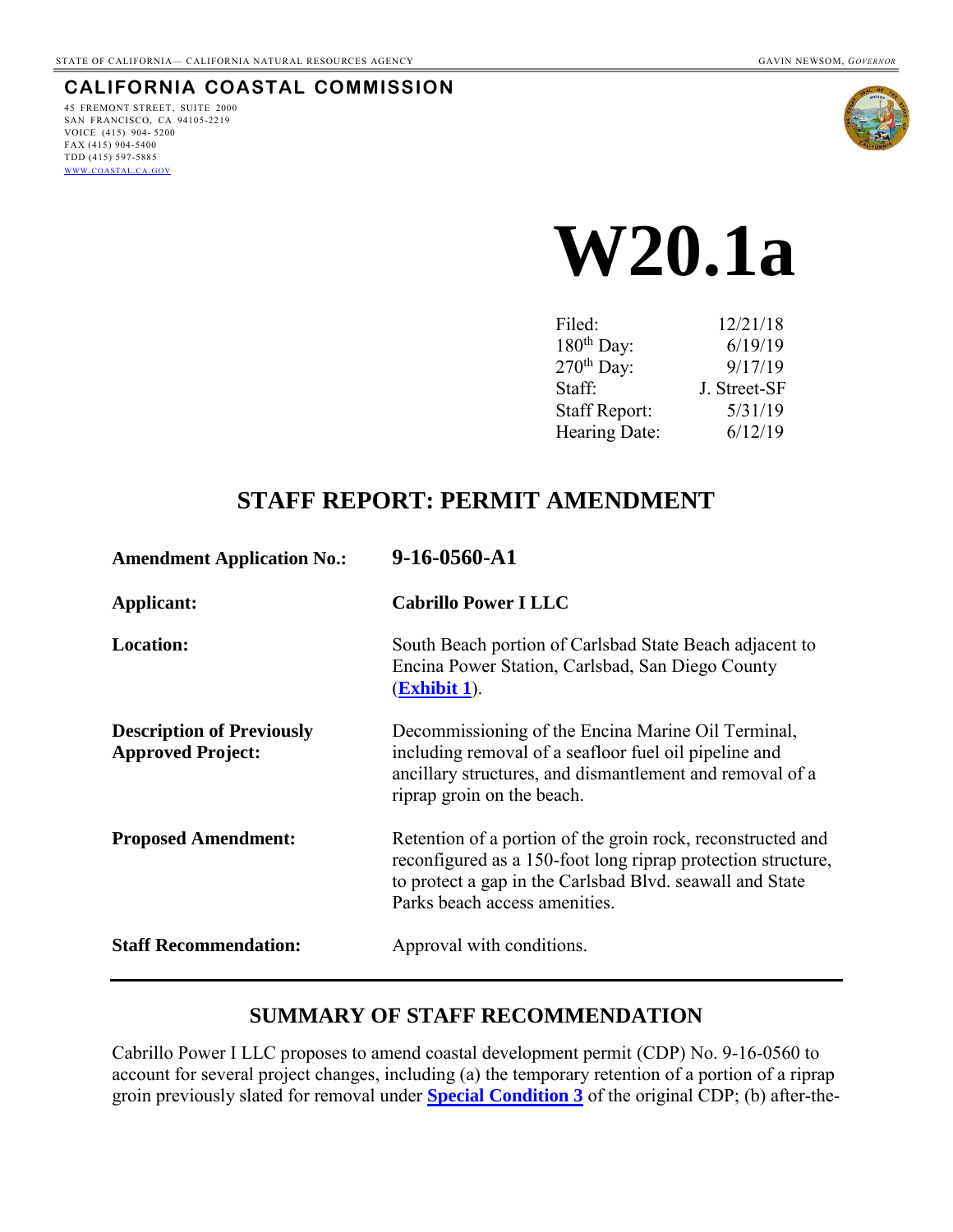#### 9-16-0560-A1 (Cabrillo Power I LLC)

fact authorization of the construction and temporary use of a new shoreline protection structure, termed a "stabilization platform," to protect a 57-foot gap in the Carlsbad Blvd. seawall and public access uses at the project site; and (c) retention of several structures related to the oil pipeline conduit beneath Carlsbad Blvd., which previously had been proposed for removal under the original CDP. This temporary shoreline protection project is proposed to last for a period of five years, in order to allow time for stakeholders – including the applicant, the City of Carlsbad, and California Department of Parks and Recreation (State Parks), which operates the South Beach portion of Carlsbad State Beach at the site – to develop a long-term plan to manage coastal hazards and public beach access and recreation for the area.

Carlsbad Boulevard is a major coastal access route for vehicles, bicycles and pedestrians, and the proposed shoreline protection structure will ensure that safe access along the shoreline is maintained while long-term alternatives for the site are being evaluated. The 57-foot gap in the existing seawall is also the primary beach access point to the South Beach portion of Carlsbad State Beach, and the only practical access route for State Parks emergency vehicles. The area atop the former groin also provides a stable platform on which to locate State Parks' lifeguard tower. The proposed shoreline protection structure has been designed to provide interim protection for these public access uses. While the Commission has not typically authorized temporary shoreline armoring that is larger than the minimum to protect an existing structure at risk, in the present case there are no immediately-available, feasible alternatives for locating the tower and otherwise assuring safe coastal access and recreation at this popular public beach.

To minimize potential adverse impacts to public access, beach recreation and sand supply, **[Special Condition 13](#page-3-0)** limits authorization of the revetment segments for a period of five years. This condition also requires submission of a coastal development permit application to implement the Hazards Management Plan within five years of approval of this permit. **[Special](#page-5-0)  [Condition](#page-5-0) 14** requires Cabrillo to submit revised final plans implementing several changes to the shoreline protection structure, including restacking of the riprap to steepen the seaward face of the revetment and removal of unnecessary rock, to minimize the footprint of the structure and beach encroachment and lateral access impacts. **[Special Conditions 15](#page-6-0)** and **[16](#page-7-0)** require Cabrillo to maintain the structure in its approved alignment, and to conduct monitoring to ensure that settling and seaward movement of the rock over time does not increase beach encroachment or further affect lateral access. Finally, **[Special Condition 17](#page-7-1)** requires Cabrillo to assume all risks and indemnify the Commission for authorizing the project.

Commission staff recommends **approval** of coastal development permit amendment application No. 9-16-0560-A1 as conditioned. The standard of review is Chapter 3 of the Coastal Act. The motion to approve with conditions is on page four.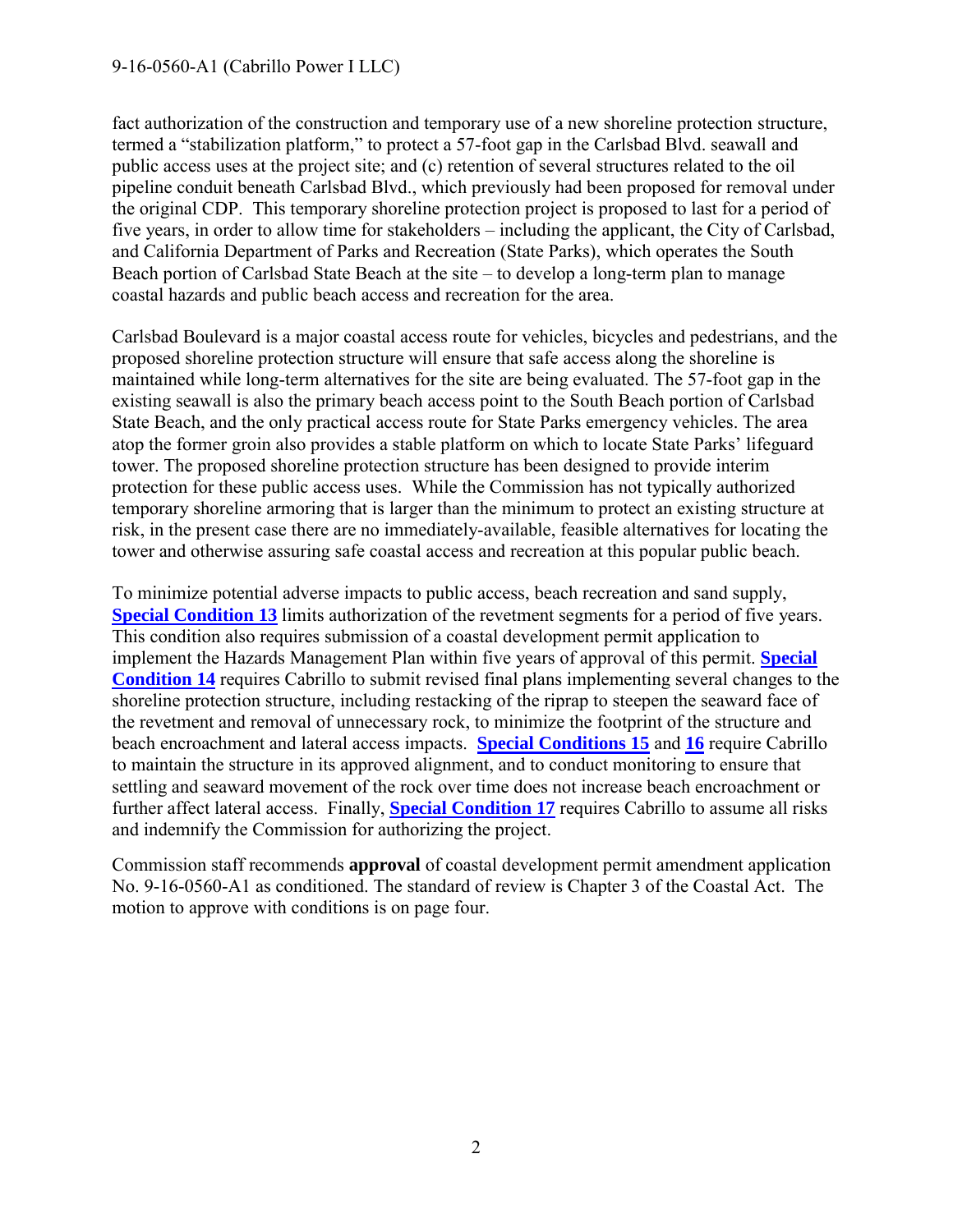## **TABLE OF CONTENTS**

## **APPENDICES**

Appendix  $A$  – Substantive File Documents  $\frac{\text{Appendix } B}{\text{Special Conditions of CDP No. } 9-16-0560}$ 

#### **EXHIBITS**

Exhibit 1 – [Project Location & Site Overview](https://documents.coastal.ca.gov/reports/2019/6/w20.1a/w20.1a-6-2019-exhibits.pdf) Exhibit 2 – [Project Plans –](https://documents.coastal.ca.gov/reports/2019/6/w20.1a/w20.1a-6-2019-exhibits.pdf) Proposed Exhibit 3 – [Project Plans –](https://documents.coastal.ca.gov/reports/2019/6/w20.1a/w20.1a-6-2019-exhibits.pdf) As-Built

Exhibit 4 – [February 2018 Site Conditions](https://documents.coastal.ca.gov/reports/2019/6/w20.1a/w20.1a-6-2019-exhibits.pdf)

Exhibit 5 – [Site Photos](https://documents.coastal.ca.gov/reports/2019/6/w20.1a/w20.1a-6-2019-exhibits.pdf)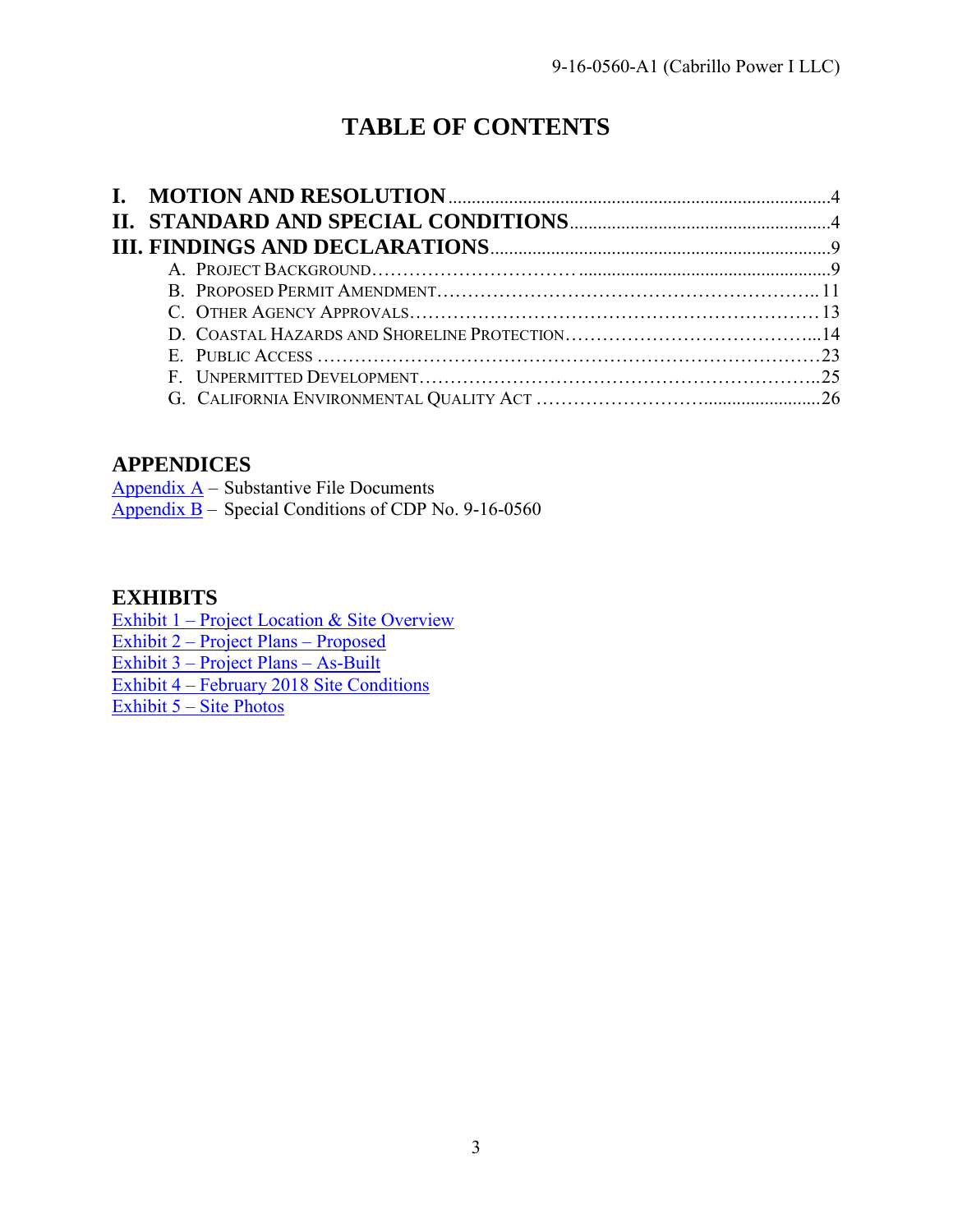## <span id="page-3-1"></span>**I. MOTION AND RESOLUTION**

#### **Motion:**

*I move that the Commission approve the amendment to Coastal Development Permit 9-16-0560 subject to conditions set forth in the staff recommendation.*

Staff recommends a **YES** vote on the foregoing motion. Passage of this motion will result in approval of the permit amendment as conditioned and adoption of the following resolution and findings. The motion passes only by affirmative vote of a majority of Commissioners present.

#### **Resolution:**

*The Commission hereby approves the Coastal Development Permit amendment 9- 16-0560-A1 and adopts the findings set forth below on grounds that the*  development, as amended, will be in conformity with the policies of Chapter 3 of *the Coastal Act and will not prejudice the ability of the local government having jurisdiction over the area to prepare a Local Coastal Program conforming to the provisions of Chapter 3. Approval of the amended permit complies with the California Environmental Quality Act because either 1) feasible mitigation measures and/or alternatives have been incorporated to substantially lessen any significant adverse effects of the development on the environment, or 2) there are no further feasible mitigation measures or alternatives that would substantially*  lessen any significant adverse impacts of the amended development on the *environment.*

## <span id="page-3-2"></span>**II. STANDARD AND SPECIAL CONDITIONS**

The Standard Conditions 1-5 and Special Conditions 1-12 of CDP 9-16-0560 remain in full force and effect, except that **Special Condition 3** is modified as shown below in **bold strikethrough** and **bold underlined** text. Also, **Special Conditions 13 – 17** have been added to address additional project impacts stemming from the proposed amendment. **[Appendix](#page-27-0) B** provides the text of all special conditions that would be applicable following approval of this amendment.

#### **Revised Special Condition**

<span id="page-3-3"></span>3. **Removal of Riprap Groin**. The Permittee shall remove the existing riprap groin in its entirety**, except as provided for under Special Condition 13 of this CDP,** and shall submit for Executive Director review and written approval a plan to properly dispose of the rock comprising the groin at a location off of the beach and outside coastal waters.

#### **New Special Conditions**

- <span id="page-3-0"></span>13. **Limited Authorization Period and Long-Term Hazards and Beach Management** 
	- (a) Authorization Period. This coastal development permit amendment authorizes the shoreline protection for five years from the date of this permit approval (i.e., to June 12,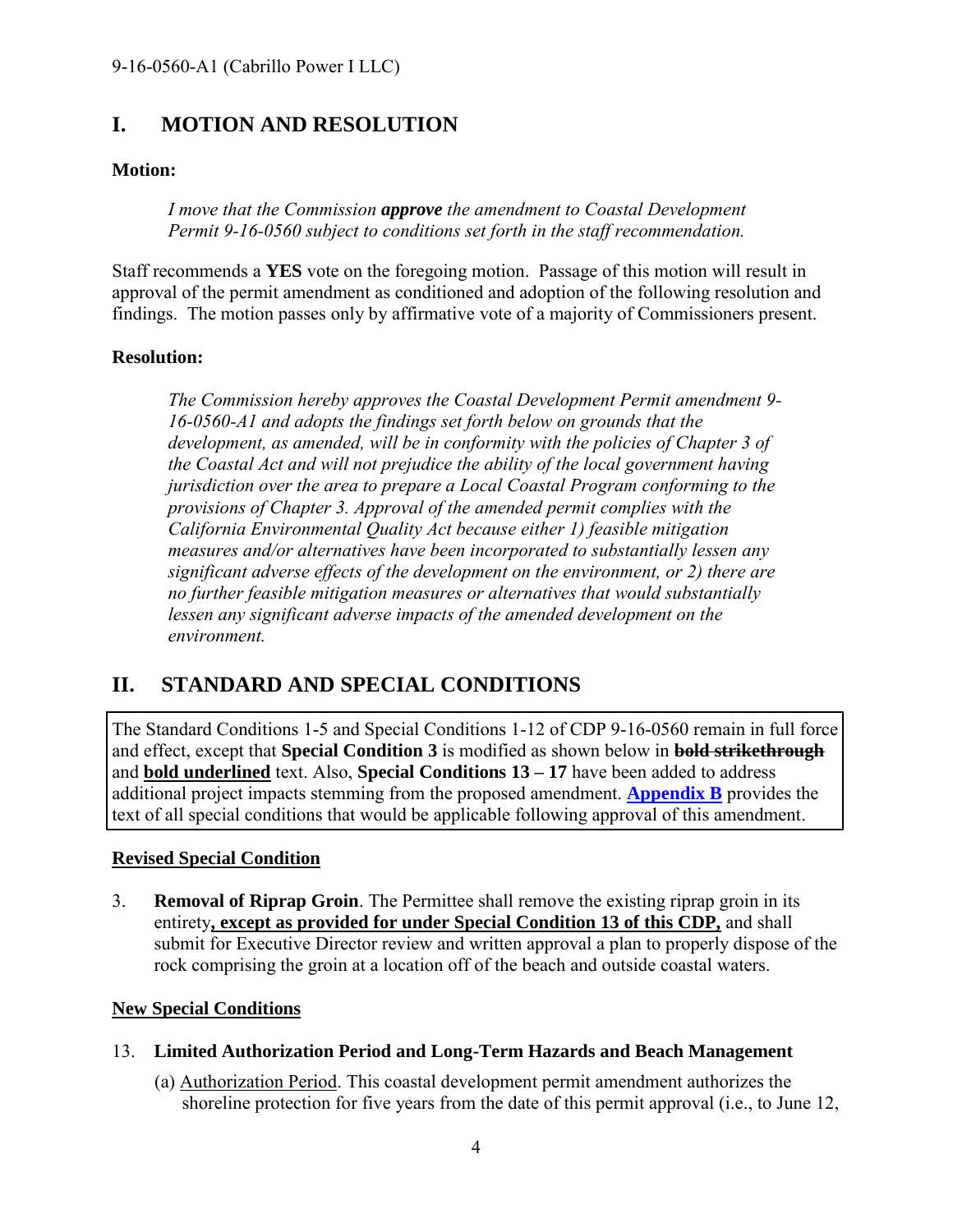2024) or until such time when the currently existing structures warranting armoring are no longer present or no longer require armoring for such protection, whichever occurs first. No later than the end of this authorization period, the permittee or its successor in interest shall remove the remainder of the groin material and temporary stabilization platform pursuant to **[Special Condition 3](#page-3-3)** of the original CDP No. 9-16-0560, except as provided for in subsections  $(b) - (d)$  of this special condition.

- (b) Stakeholder Engagement. Within one year of the approval of this permit (i.e., by June 12, 2020), the permittee or its successor shall make a good-faith effort to convene a meeting of other stakeholders and regulatory agencies, including but not limited to the City of Carlsbad, California Department of Parks and Recreation, the U.S. Army Corps of Engineers, San Diego Regional Water Quality Control Board, California State Lands Commission, and Coastal Commission staff, to discuss the development of a long-term plan to address coastal hazards and public beach access at the project site. The permittee shall submit evidence of this effort (e.g., meeting report or minutes) for the Executive Director's review by June 12, 2020. Subsequent to this initial meeting, the permittee shall submit annual written updates, due by June 12 of each year through 2023, detailing planning progress.
- (c) Long-term Management Plan. No later than five years after the approval of this permit (i.e., by June 12, 2024), the permittee or its successor in interest, or, if applicable, a third-party stakeholder, shall apply for a regular coastal development permit to implement a Long-term Management Plan for the existing gap in the South Carlsbad Beach seawall, public access and beach recreation that addresses current and future coastal hazards present at the site. The Management Plan shall do all of the following: (i) Provide for the longer-term protection of Carlsbad Boulevard and other existing structures that are in danger from erosion, and maintain or enhance coastal access, public opportunities for coastal recreation, public views, and other coastal resources, including beach and shoreline habitat, at the project site, and incorporate measures to adapt to sea level rise; (ii) Evaluate alternatives for ensuring the protection of existing structures and public access while avoiding, eliminating or reducing impacts to shoreline processes and sand supply, public access and recreation, public views, and other coastal resources at the site. Alternatives considered shall include, but need not be limited to, managed retreat, beach nourishment and other "soft" protection measures, hard protection, including retention of the existing temporary stabilization platform, and combinations of these approaches; (iii) Evaluate and consider all potential constraints, including geotechnical and engineering constraints, potential phasing options with timelines, project costs for the preferred project and alternatives, and potential funding options, and shall be submitted with documentation sufficient to support all analyses, methodologies, and conclusions; (iv) Provide a timeline or eventdriven schedule for implementation of the plan.
- (d) Retention of Shoreline Protection. If, as a part of the permit application required by subsection (c) of this Special Condition or in a separate amendment to this permit, the permittee or its successor proposes to retain any portion of the permitted shoreline protection structure beyond the five year authorization period, the permittee is required to include in the permit application an evaluation of alternatives to the shoreline protection and related elements that are capable of protecting the coastal-dependent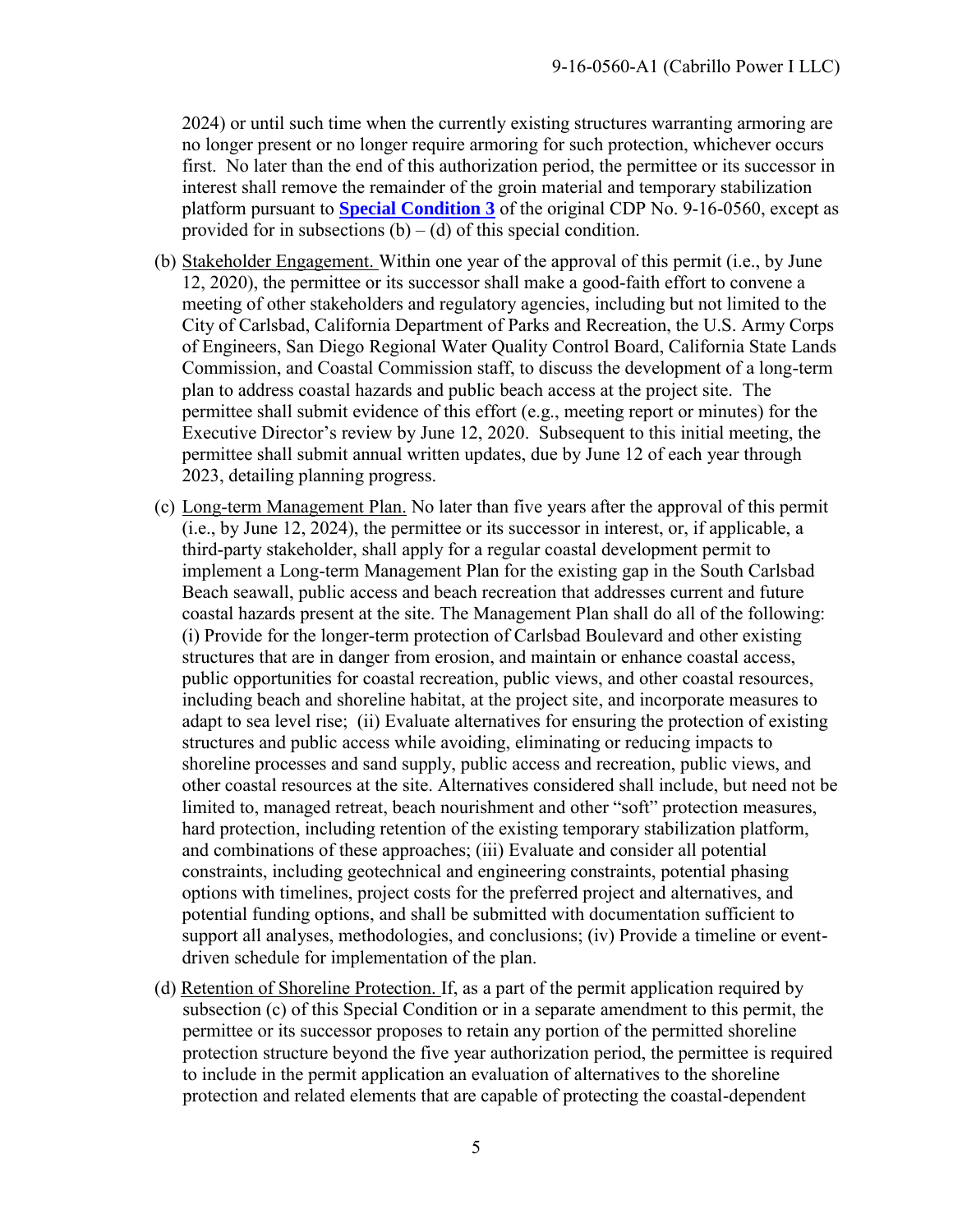uses and the existing structures in danger from erosion while eliminating or reducing impacts to public access, public views, shoreline processes including sand supply, marine resources, and other coastal resources at the site. The information concerning these alternatives must be sufficiently detailed to enable the Coastal Commission to evaluate the feasibility of each alternative for addressing site issues under the Coastal Act. The permittee must also include mitigation for the effects of any remaining portion of the shoreline protection on public access and recreation and other coastal resources during the expected life of the remaining shoreline protection beyond, but not including, the initial five year period of authorization.

- (e) Condition Compliance by a Third Party. With the written permission of the permittee or its successor, the requirements of subsections (b), (c) and (d) of this Special Condition may be assigned to, and fulfilled by, a third party, such as the City of Carlsbad or another stakeholder.
- (f) Extension of Authorization Period. The five-year authorization term may be extended, for good cause, through Commission approval of a CDP amendment. Any application for such an amendment shall include a description of the grounds for extending the authorization of the temporary shoreline protection structure, provide evidence that preparation of the Long-Term Management Plan required under subsection (c) has been initiated and include a status report, and include the alternatives analysis required under subsection (d) of this Special Condition.
- <span id="page-5-0"></span>14. **Revised Final Temporary Shoreline Protection Plans.** WITHIN 90 DAYS OF COMMISSION APPROVAL, the permittee shall submit Revised Final Temporary Shoreline Protection Plans to the Executive Director for review and written approval. The Plans shall be prepared by a licensed professional engineer, shall be based on current professionally-surveyed and certified topographic elevations, referenced to an identified vertical datum, for the entire site, shall include a graphic scale, and shall depict the shoreline protection structure in both plan view and cross-section. The Revised Final Plans shall be in substantial conformance with the previously submitted project plans (entitled "Construction Plan", dated April 19, 2018; later revised and updated as the "Progress Topographic Map As-Built Overlaying Proposed Design, dated July 19, 2018) except that they shall be modified to incorporate the required project changes details below:
	- (a) Riprap Restacking & Removal. To the maximum extent feasible, the riprap comprising the seaward face of the temporary stabilization platform shall be restacked at a 2:1 (horizontal to vertical) slope or steeper, and shall be sited and designed to occupy the minimum area and use the minimum amount of revetment-suitable riprap necessary to protect the gap in the Carlsbad Boulevard seawall and the existing public access point, to provide for public and State Parks vehicle access to the beach, and to provide a stable platform for locating a State Parks lifeguard tower. Additional required specifications are as follows:
		- i. The portion of the riprap extending approximately 60 feet north of the main arc of the stabilization platform shall be removed, or otherwise relocated and reduced in area to the minimum necessary to protect the gap in the seawall, the existing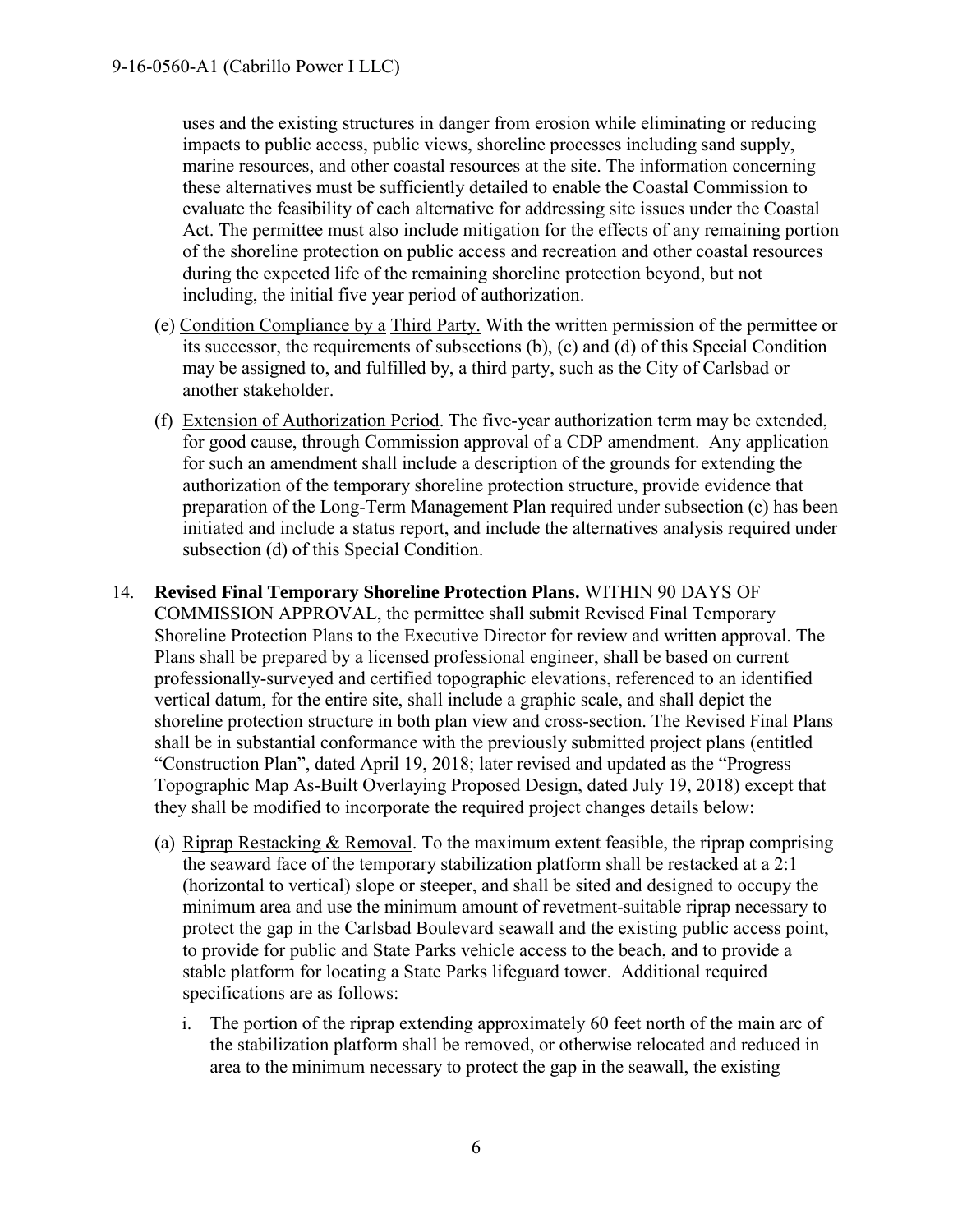concrete pedestrian ramp, State Parks vehicle access to the beach, and a stable platform for the lifeguard tower.

- ii. The face of the stabilization platform may transition to lesser slopes at the northern and southern ends of the structure to allow for the provision of safe public access ramps.
- iii. The size of riprap material used during restacking shall be sufficient to allow for the construction and retention of a stable 2:1 (h:v) revetment slope, or steeper, capable of withstanding storm wave conditions typical of the project site. Undersized riprap present in the seaward face of the shoreline protection structure shall be removed to the extent feasible to prevent potential dislodging and encroachment on the beach.
- iv. To the extent feasible, the required modifications to the stabilization platform shall use riprap available on-site; however, rock imported from off-site (e.g., larger stone) may be used if necessary to achieve stability at the steeper slopes required in this condition.
- v. The toe elevation of the stabilization platform can be modified if necessary to protect against undermining and assure the stability of the structure while achieving the steeper slopes required in this condition.
- vi. The top of the stabilization platform shall remain at an elevation enabling unrestricted public access from the Carlsbad Blvd. sidewalk. The radius of the top of the platform shall not exceed 38 feet, as shown in the July 19, 2018 As-Built Plans.
- (c) Riprap Removal and Restoration. All riprap and related armoring debris that are not part of the approved reconfigured shoreline protection structure shall be removed from the site and disposed of consistent with **[Special Condition 3](#page-3-3)** of the original CDP, and the affected areas restored to natural conditions. Any excess riprap and debris currently scattered around the periphery of the structure shall also be subject to this requirement. Natural beach cobble native to the site shall be left in place.

All requirements above and all requirements of the approved Revised Final Armoring Plans shall be enforceable components of this CDP. The Permittee shall undertake development in conformance with this condition and the approved Revised Final Armoring Plans unless the Commission amends this CDP or the Executive Director provides a written determination that no amendment is legally required for any proposed minor deviations.

<span id="page-6-0"></span>Construction associated with carrying out the requirements of this condition shall be conducted in compliance with all other special conditions of this CDP, including (but not limited to) those restricting the seasonal timing of project activities (**[Special Conditions 4](#page-27-0)**  [and](#page-27-0) **7**) to protect California grunion and avoid peak recreational periods, and **[Special](#page-27-0)  [Condition 11](#page-27-0)**, requiring the submittal of a Shoreline Access Plan assuring continued public access during construction periods.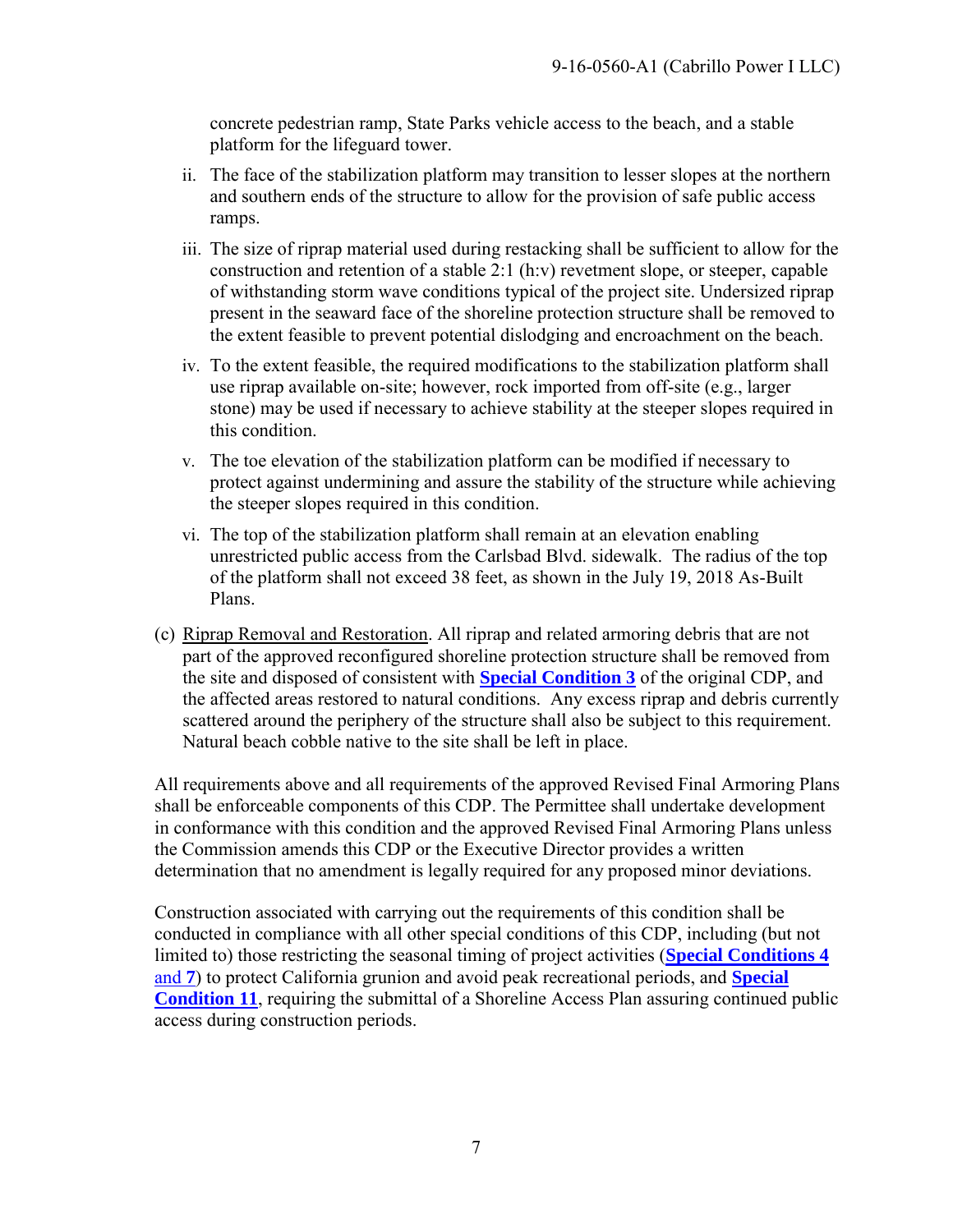#### 15. **Shoreline Protection Monitoring Program**

- (a) WITHIN 90 DAYS OF COMMISSION APPROVAL, the permittee shall submit, for review and written approval of the Executive Director, a monitoring plan for the existing temporary shoreline protection structure. The purpose of the plan is to monitor and identify damage or changes to the shoreline protection structure such that repair and maintenance is completed in a timely manner to avoid further encroachment on the beach. The monitoring plan shall incorporate, but not be limited to, the following:
	- i. An evaluation of the current condition and performance of the structure, addressing any migration or movement of rock which may have occurred on the site and any significant weathering or damage to the revetment that may adversely impact its future performance.
	- ii. Measurements, taken from permanent benchmarks, to determine settling or seaward movement of the shoreline protection structure. Changes in the beach profile fronting the site shall be noted and the potential impact of these changes on the effectiveness of the revetment evaluated.
	- iii. Recommendations on any necessary maintenance needs, changes or modifications to the shoreline protection to assure its continued function and to assure no encroachment beyond the permitted toe.
- (b) The above-cited monitoring information shall be prepared by a licensed engineer familiar with shoreline processes. Monitoring shall occur at least once per year and continue throughout the life of the revetment or until the revetment is removed or replaced under an amendment to this coastal development permit or pursuant to a separate coastal development permit. Results of the annual monitoring shall be submitted to the Executive Director each year.
- <span id="page-7-0"></span>16. **Future Maintenance.** The permittee or its successor shall maintain the existing shoreline protection structure in its approved state. Any change in the design of the structure or future additions to or reinforcement of the structure beyond exempt repair or maintenance as defined in Section 13252 of Title 14 of the California Code of Regulations to restore the structure to its original condition will require a coastal development permit. However, in all cases, if after inspection it is apparent that repair and maintenance is necessary, the applicant shall contact the Executive Director to determine whether a coastal development permit or an amendment to this permit is legally required, and, if required, shall subsequently apply for a coastal development permit or permit amendment for the required maintenance.
- <span id="page-7-1"></span>17. **Assumption of Risk, Waiver of Liability and Indemnity Agreement.** By acceptance of this permit, the applicant acknowledges and agrees (i) that the site may be subject to hazards from storm waves, flooding, and erosion; (ii) to assume the risks to the applicant and the property that is the subject of this permit of injury and damage from such hazards in connection with this permitted development; (iii) to unconditionally waive any claim of damage or liability against the Commission, its officers, agents, and employees for injury or damage from such hazards; and (iv) to indemnify and hold harmless the Commission, its officers, agents, and employees with respect to the Commission's approval of the project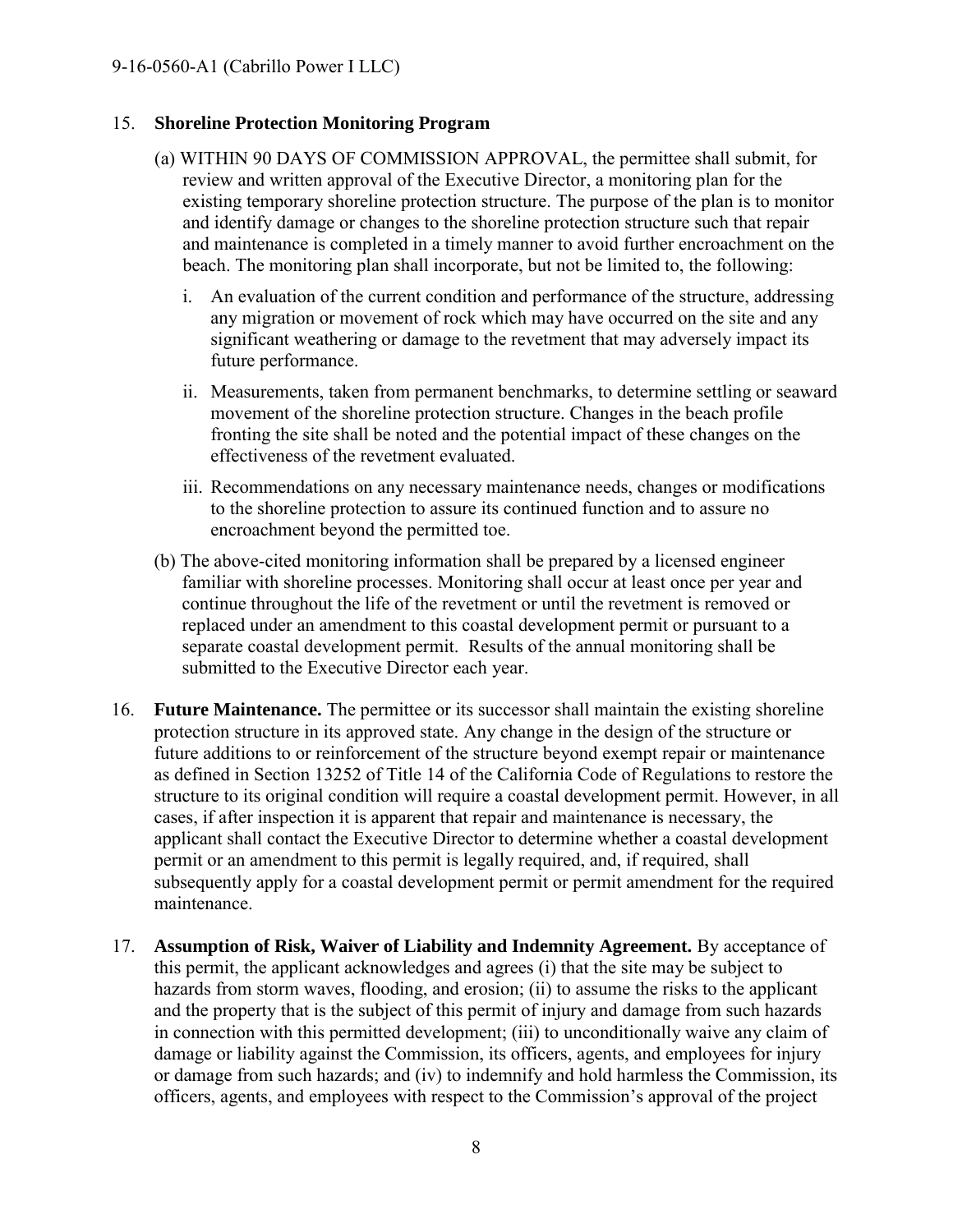against any and all liability, claims, demands, damages, costs (including costs and fees incurred in defense of such claims), expenses, and amounts paid in settlement arising from any injury or damage due to such hazards.

- 18. **Liability for Costs and Attorneys' Fees**. By acceptance of this permit, the Applicant/Permittee agrees to reimburse the Coastal Commission in full for all Coastal Commission costs and attorneys' fees -- including (1) those charged by the Office of the Attorney General, and (2) any court costs and attorneys' fees that the Coastal Commission may be required by a court to pay -- that the Coastal Commission incurs in connection with the defense of any action brought by a party other than the Applicant/Permittee against the Coastal Commission, its officers, employees, agents, successors and assigns challenging the approval or issuance of this permit. The Coastal Commission retains complete authority to conduct and direct the defense of any such action against the Coastal Commission. WITHIN 45 DAYS OF COMMISSION ACTION, the Permittee shall enter into a separate written agreement with the Executive Director agreeing to reimburse the Coastal Commission for all court costs and attorney's fees, consistent with the requirements of this condition.
- <span id="page-8-2"></span>19. **Deed Restriction**: PRIOR TO ISSUANCE OF THE COASTAL DEVELOPMENT PERMIT, the applicant shall submit to the Executive Director for review and approval documentation demonstrating that the applicant has executed and recorded against the parcel(s) governed by this permit a deed restriction, in a form and content acceptable to the Executive Director: (1) indicating that, pursuant to this permit, the California Coastal Commission has authorized development on the subject property, subject to terms and conditions that restrict the use and enjoyment of that property; and (2) imposing the Special Conditions of this permit as covenants, conditions and restrictions on the use and enjoyment of the Property. The deed restriction shall include a legal description of the entire parcel or parcels governed by this permit. The deed restriction shall also indicate that, in the event of an extinguishment or termination of the deed restriction for any reason, the terms and conditions of this permit shall continue to restrict the use and enjoyment of the subject property so long as either this permit or the development it authorizes, or any part, modification, or amendment thereof, remains in existence on or with respect to the subject property. The deed restriction may be removed by the applicant or its successor once all terms and conditions of this permit, including those regarding removal of the temporary shoreline protection development, have been satisfied, and upon receiving written confirmation from the Executive Director that the terms and conditions of this permit have been fulfilled.

## <span id="page-8-0"></span>**III. FINDINGS AND DECLARATIONS**

#### <span id="page-8-1"></span>**A. PROJECT BACKGROUND**

On November 4, 2016, the Commission approved coastal development permit (CDP) 9-16-0560 authorizing Cabrillo Power I LLC (Cabrillo) to carry out the decommissioning of marine oil terminal (MOT) facilities previously serving the Encina Power Station (EPS) in the City of Carlsbad, San Diego County (**[Exhibit 1](https://documents.coastal.ca.gov/reports/2019/6/w20.1a/w20.1a-6-2019-exhibits.pdf)**). The MOT, originally constructed in 1953 to transfer bunker fuel oil between tanker vessels and onshore storage facilities, consisted primarily of a 3,855-foot long, 20-inch diameter oil pipeline extending from the EPS to a point approximately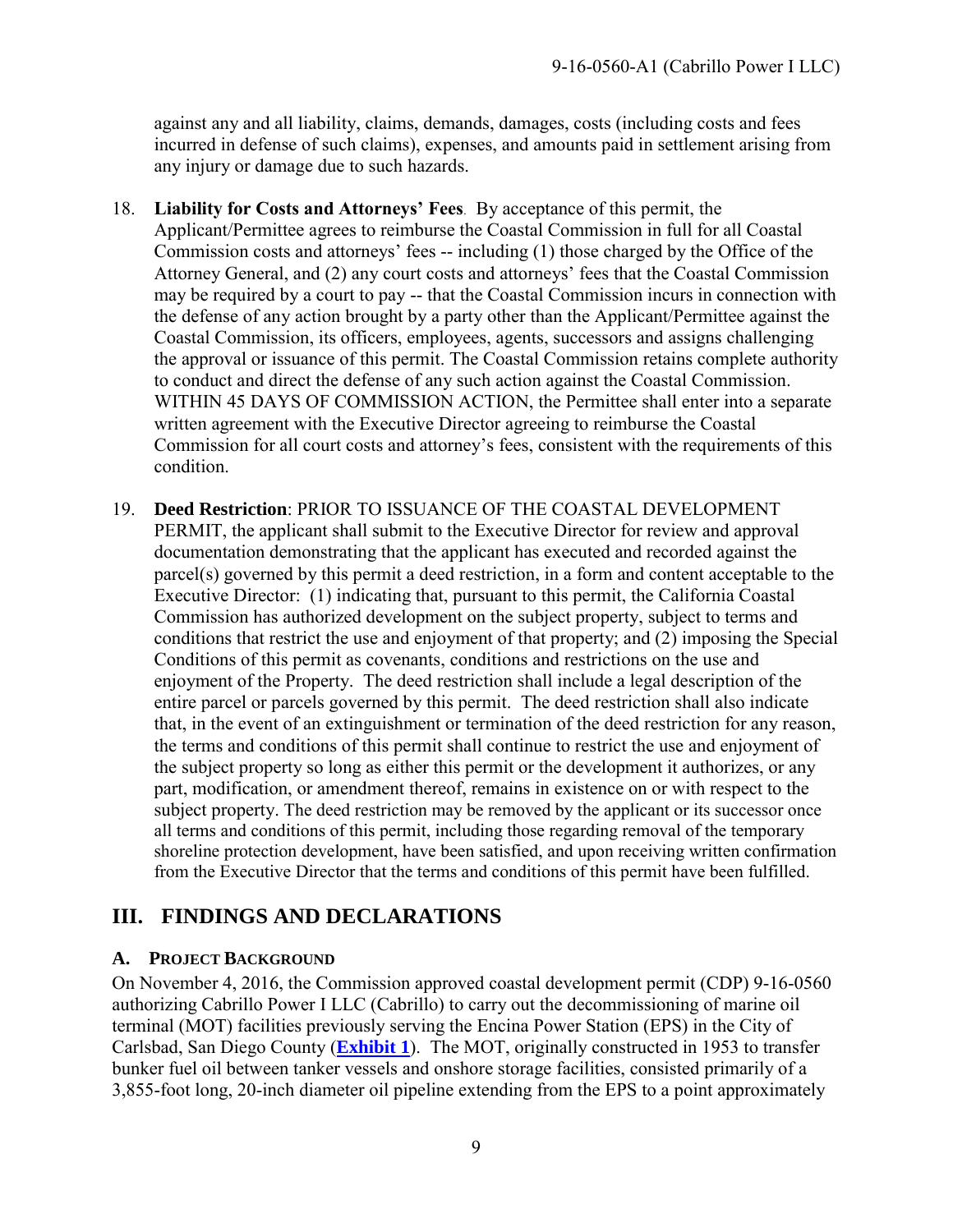#### 9-16-0560-A1 (Cabrillo Power I LLC)

2,525-feet offshore. The pipeline passed beneath Carlsbad Blvd. in a concrete conduit, and beneath the South Beach segment of Carlsbad State Beach, where it was covered and protected by a riprap groin extending across the beach and into the surf zone. In its original CDP application, Cabrillo had proposed to temporarily remove the groin to allow for the excavation and removal of the beach and surf zone segments of the oil pipeline, and then replace the riprap on the beach in its prior configuration. However, at the November 2016 hearing the Commission found that the groin – a structure altering natural shoreline processes under Section 30235 of the Coastal Act – was not required to serve coastal dependent uses or protect existing structures or public beaches in danger from erosion, and thus included in its approval **[Special Condition 3](#page-27-0)**, which required that the groin be removed, and not replaced, following removal of the oil pipeline.

Along the South Beach shoreline, Carlsbad Blvd. is separated from the beach and protected from coastal hazards by an approximately 720-foot long seawall (**[Exhibit 1](https://documents.coastal.ca.gov/reports/2019/6/w20.1a/w20.1a-6-2019-exhibits.pdf)**), authorized by the Commission in 1994 (CDP # 6-94-091) and constructed as a joint project of the City of Carlsbad and U.S. Army Corps of Engineers in 1996. At the time CDP #9-16-0560 was approved, both Cabrillo and the Commission believed the seawall to be a continuous structure extending behind the groin and passing above the oil pipeline; subsequently, in preparing to carry out the pipeline and underpass conduit removal work, Cabrillo discovered that the designers of the seawall had left a 57-foot gap in the wall where it intersected the groin in order to avoid excavation of a seawall footing into the pipeline right-of-way and groin footprint.

Cabrillo commenced onshore decommissioning activities on February 12, 2018, and began to remove the groin riprap from atop the oil pipeline, beginning with the offshore sections and working landward across the beach. By February 21, Cabrillo had dismantled approximately 140 feet (54%) of the 260-foot long structure (**[Exhibits](https://documents.coastal.ca.gov/reports/2019/6/w20.1a/w20.1a-6-2019-exhibits.pdf) 1**, **4**). However, at this point Cabrillo suspended the groin removal work due to significant beach erosion caused by the high wave conditions coincident with the removal operations, which, if the groin removal had proceeded, threatened to expose the recently discovered 57-foot gap in the seawall to direct wave action, and potentially undermine the adjacent sidewalk, roadway and beach access point (**[Exhibit 4](https://documents.coastal.ca.gov/reports/2019/6/w20.1a/w20.1a-6-2019-exhibits.pdf)**).

Cabrillo contacted Commission staff on February 23, 2018, seeking input on how to address the problem of beach erosion and the vulnerability of public infrastructure along the gap in the seawall, while allowing the pipeline removal work to be completed. During a series of discussions in March 2018, Commission staff advised Cabrillo that the groin removal work could be suspended temporarily without resulting in any inconsistency with **[Special Condition 3](#page-27-0)**. The short-term retention of the groin remnant would provide a measure of protection for the seawall gap, road, and public access point, while allowing Cabrillo time to complete the onshore pipeline removal work and prepare a CDP amendment application proposing a longer-term solution for the site.

As documented in its CDP amendment application materials and in several written project updates, between February 22, 2018 and the week of May 27, 2018, Cabrillo successfully removed the remaining pipeline segments from beneath the beach, but also found it necessary to substantially reconfigure the remnant groin riprap to provide adequate protection to the site during and after the pipeline work. Cabrillo did not notify Commission staff of this project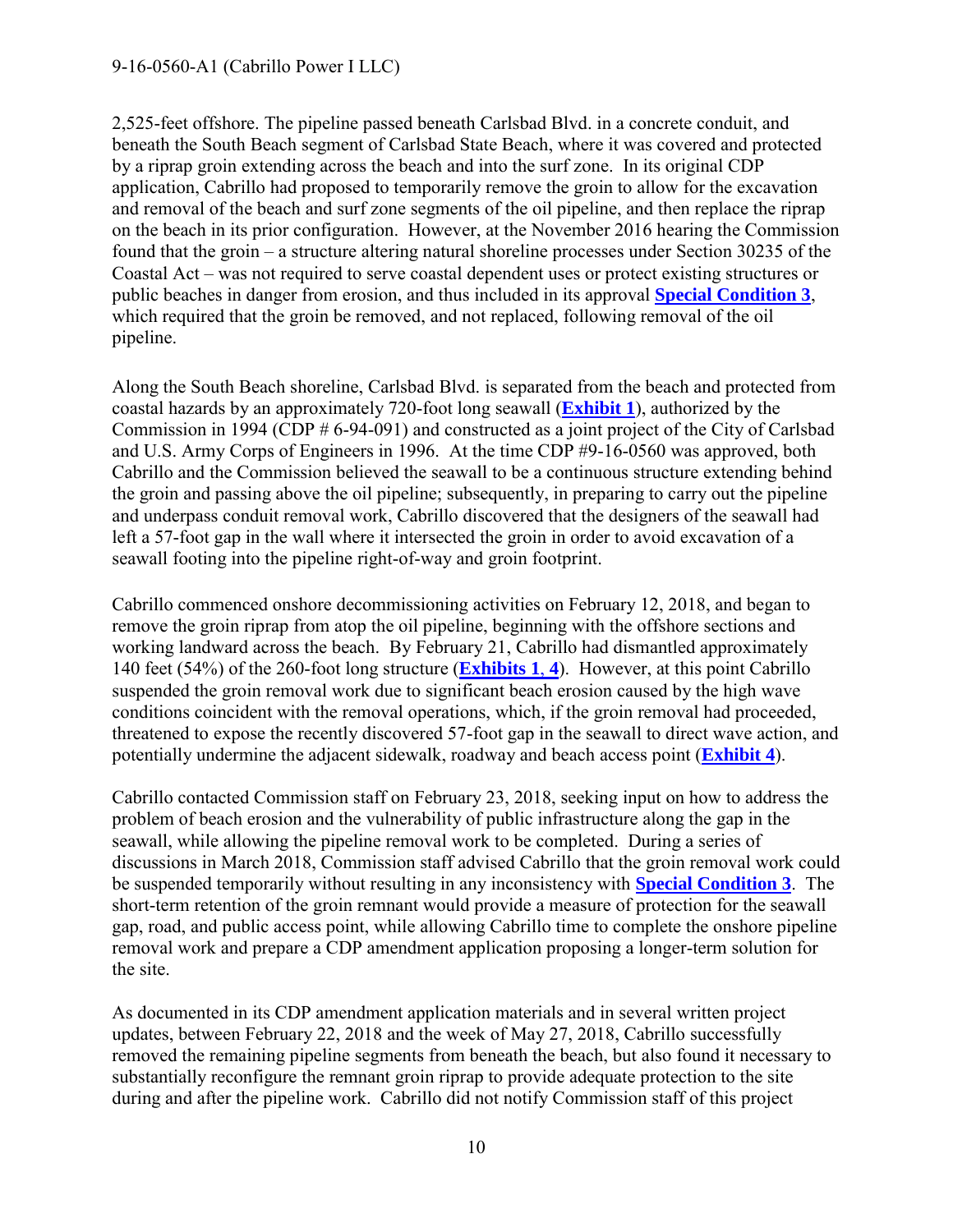change, or apply for and receive a CDP amendment or emergency authorization from the Commission prior to completing the work. As described in more detail below, this replacement, restacking, and relocation of the groin material created a more stable and effective shoreline protection structure for the gap in the Carlsbad Blvd. seawall, but went beyond simple retention of the remnant groin, and thus represented new, unpermitted development under the Coastal Act. The CDP Amendment application received by the Commission on May 8, 2018 (and filed as complete on December 21, 2018) is thus a request for after-the-fact (ATF) authorization of the shoreline protection development carried out between February and May of 2018.

#### **B. PROPOSED PERMIT AMENDMENT**

Cabrillo proposes to amend the previously-approved project to include the following changes:

- (1) Temporary retention of a portion of the groin riprap previously slated for removal under **[Special Condition 3](#page-27-0)** of the original CDP;
- (2) After-the-fact authorization for the construction and temporary use of a new shoreline protection device, termed a "stabilization platform," using the available groin riprap, to provide protection for the 57-foot gap in the Carlsbad Blvd. seawall; and
- (3) Retention of structures ("End Structure Vertical Vault/Underpass Structure) associated with the oil pipeline conduit beneath Carlsbad Blvd., which had been proposed for removal under the original CDP.

The proposed project changes would require changes to **[Special Condition 3](#page-3-3)** to allow for the temporary retention (up to five years, see below) of groin rock that is currently required to be removed in its entirety.

#### *Stabilization Platform*

The project description and plans submitted with the CDP amendment application describe the reconstruction and re-engineering of the existing groin riprap to create a semi-circular revetment, referred to by Cabrillo as a "stabilization platform," in front of the seawall gap (**[Exhibit](https://documents.coastal.ca.gov/reports/2019/6/w20.1a/w20.1a-6-2019-exhibits.pdf) 2**). The structure was designed to be a multi-use structure that would both protect the existing gap in the Carlsbad Blvd. seawall and benefit public access and State Parks operations at the beach. Thus, the arc of the revetment was designed with a sufficiently large radius (38 feet measured from the center of the gap, in line with the seawall) to allow for a flat platform at the top of the structure that could accommodate a State Parks lifeguard tower in addition to pedestrian and vehicular access to the beach via sand-covered lateral access ramps on either side of the platform. The top of the platform is at an elevation of +19 ft above mean lower low water (MLLW) to match that of the adjacent sidewalk and beach access point. The seaward face of the structure is shown as being built at a 2.6:1 (horizontal:vertical) slope, using previously removed 10-ton stone, down to a toe elevation of +10 ft MLLW. Project plans also show a narrow "wing wall" of rock extending northward from the base of the semi-circle for a distance of approximately 75 feet. Measured from the toe of the structure (at +10 ft. MLLW) to the line of the seawall, the stabilization platform is shown as extending approximately 75 feet onto the beach.

Subsequent submittals from Cabrillo, as well as photographs taken by Cabrillo and Commission staff during site visits, indicate that the as-built structure deviates somewhat from the initial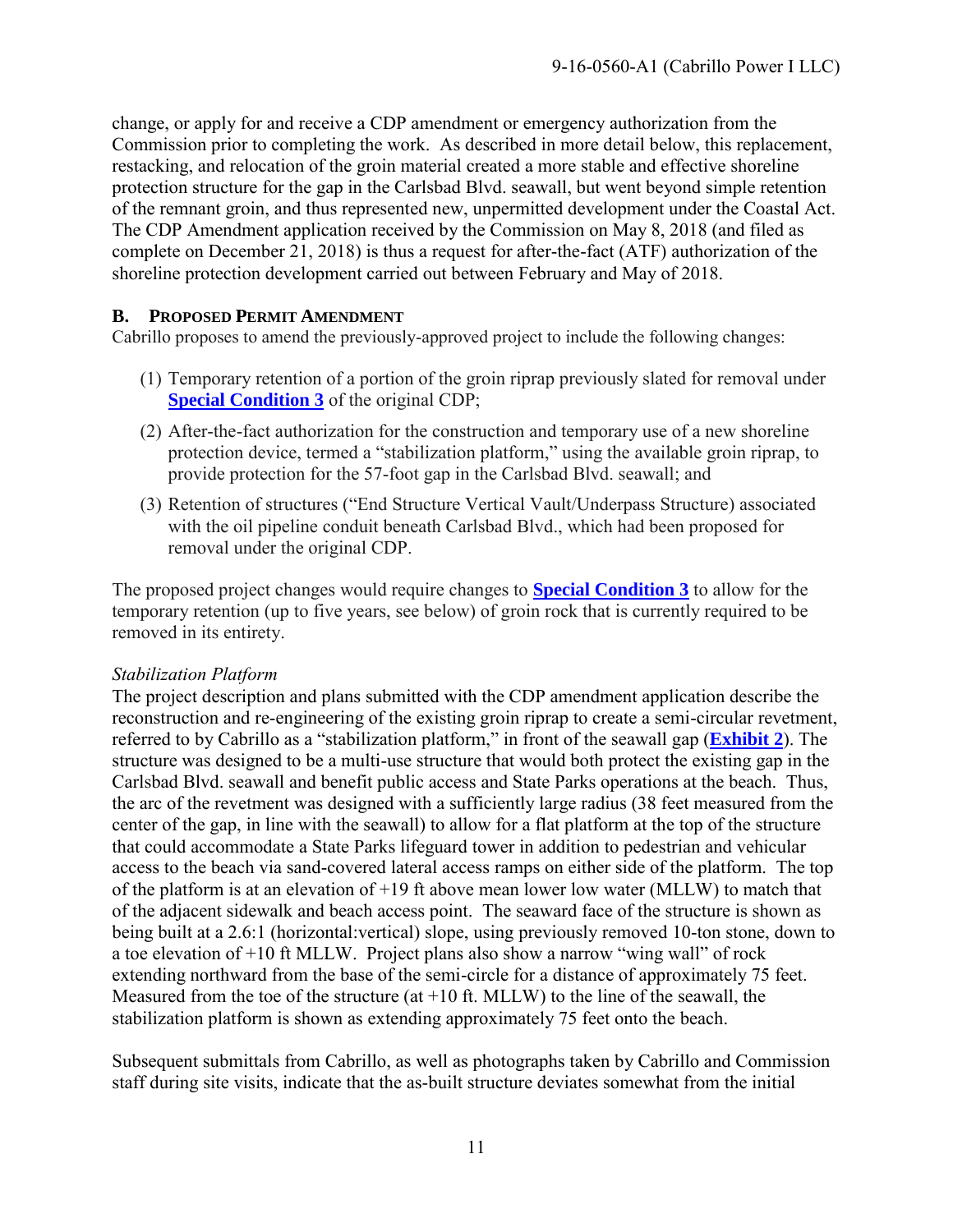plans. Updated plans (dated July 19, 2018) provided by Cabrillo show the footprint of the replaced/re-engineered groin riprap ("rock limits") in relation to the original design (**[Exhibit 3](https://documents.coastal.ca.gov/reports/2019/6/w20.1a/w20.1a-6-2019-exhibits.pdf)**). As built, the seaward face of the stabilization platform has gentler slopes (ranging from 3:1 to 4:1 (h:v)) than in the original design, extending the footprint up to 20 feet farther seaward. Similarly, the northward-extending arm of rock is both longer (by about 20 feet) and wider (by about 18 feet) than in the original plans. Although not shown on the revised plans, Cabrillo has confirmed that, with the exception of the northern arm of the structure, most areas behind and landward of the revetment footprint as shown in the revised plans are occupied by undisturbed, remnant groin materials, typically with a veneer of beach sand. Although the original project description indicated that the seaward face of the structure would be composed of large, 10-ton riprap, protecting a core of smaller material, photographs of the site indicate that the exposed face of the structure actually consists of a mixture of large rocks and smaller materials, including rocks, cobble and concrete debris (**[Exhibits](https://documents.coastal.ca.gov/reports/2019/6/w20.1a/w20.1a-6-2019-exhibits.pdf) 4**, **5**).

At its largest dimensions, the stabilization platform extends approximately 150-feet feet alongshore and 75 feet across-shore (measured from the line of the seawall). The total beach footprint of the stabilization platform, including both the reconfigured/re-engineered seaward face of the structure and the never-removed groin remnant, is approximately 6,320 square feet.

#### *Temporary Project*

As noted above, Cabrillo is proposing to retain the stabilization platform and remaining groin material on a temporary basis. The project is intended as an interim measure to prevent further erosion of the beach, protect Carlsbad Blvd., and provide for public access and State Parks uses at the site until a more permanent solution can be developed to remediate the existing gap in the Carlsbad Blvd. seawall, or otherwise develop a long-term plan to protect the existing infrastructure and public access and recreational uses at the site.

Following discussion with Commission staff, Cabrillo has subsequently clarified that it is requesting approval of a five-year project term. Cabrillo has also indicated that it has held preliminary discussions with stakeholders, including the City, State Parks, and U.S. Army Corps of Engineers, regarding long-term hazards management at the South Beach project site.

#### *End Structure Vertical Vault/Underpass Structure*

Additionally, Cabrillo seeks to modify the previously approved project to allow the retention in place portions of the side- and wing walls of the so-called "End Structure Vertical Vault/Underpass Structure", which comprises the terminus of the concrete conduit through which the MOT oil pipeline previously passed beneath Carlsbad Blvd (**[Exhibit 2](https://documents.coastal.ca.gov/reports/2019/6/w20.1a/w20.1a-6-2019-exhibits.pdf)**). Aboveground portions of the structure, including a vent pipe and above-grade walls, would be demolished, but below-grade walls would be abandoned in place in order to avoid the need to remove the landward portions of the remnant groin.

#### **Standard of Review**

The proposed development is located within the City of Carlsbad in an area of deferred certification not presently included in the City's certified Local Coastal Program (LCP). Thus, the standard of review is Chapter 3 of the Coastal Act.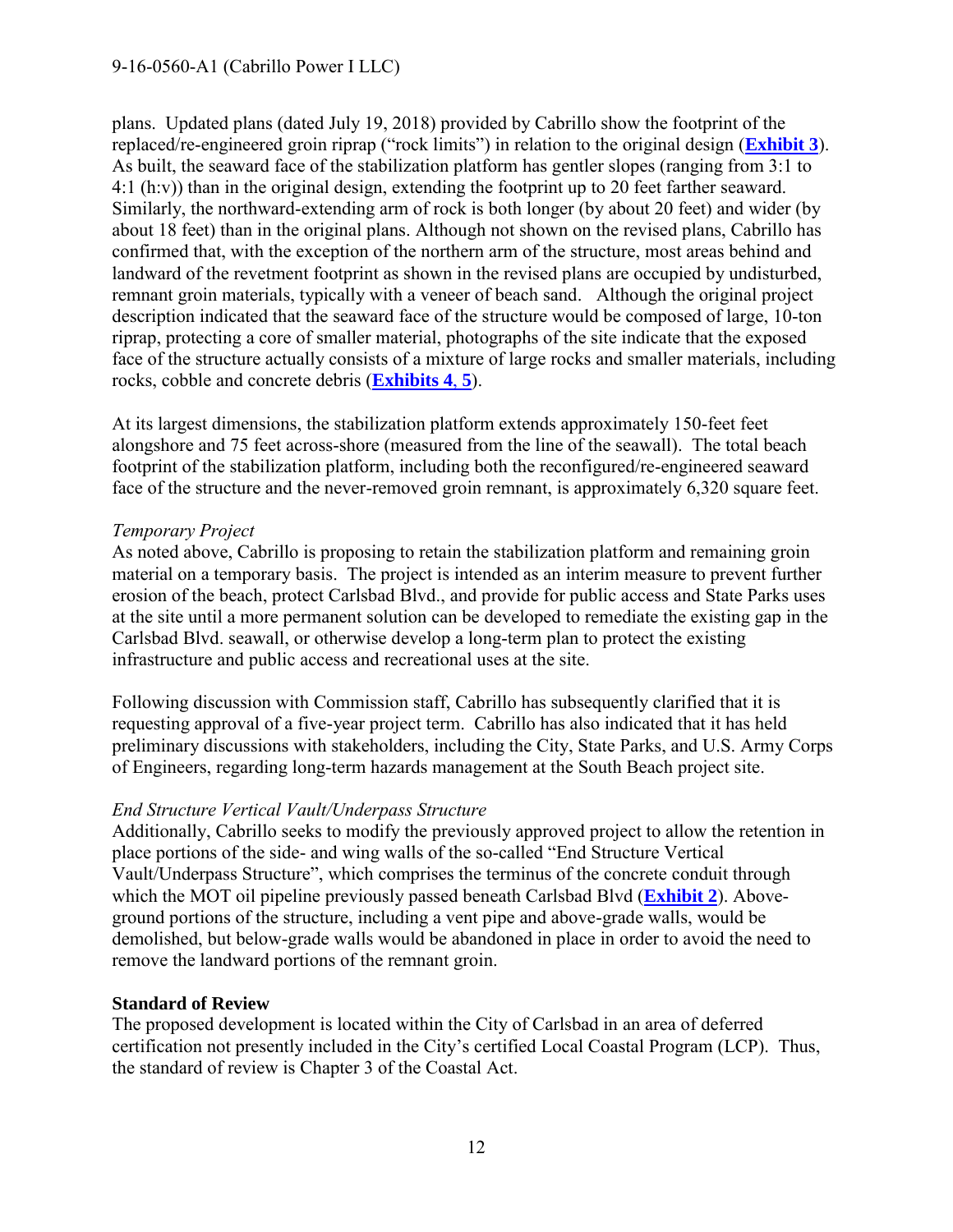#### <span id="page-12-0"></span>**C. OTHER AGENCY APPROVALS**

#### **California State Lands Commission**

On December 18, 2015, the California State Lands Commission (CSLC) certified a Mitigated Negative Declaration (MND) and Mitigation Monitoring Program pursuant to CEQA for the proposed project, and issued a five-year general lease of state submerged lands (Lease No. PRC 791.1), beginning March 24, 2015, for the continued maintenance and removal of the Marine Oil Terminal. The CSLC lease approval was based on the original project description, which included the replacement of the rip rap groin following removal of the pipeline. CSLC has not required additional environmental review or changes to the lease terms to cover the proposed project changes.

#### **California Department of Parks and Recreation (State Parks)**

The proposed project would occur on a beach parcel owned by Cabrillo Power but currently under easement to and managed by State Parks as part of Carlsbad State Beach. Construction of the stabilization platform was conducted under a Right-of-Entry (ROE) Permit issued by State Parks for the full Encina Marine Oil Terminal Decommissioning Project. The ROE has recently been extended through December 31, 2019. The ROE was based on the original project description which included the replacement of the riprap groin following the removal of the pipeline, and no changes to the ROE are required.

#### **City of Carlsbad**

Although the City of Carlsbad has a certified LCP, the project area is located within the Agua Hedionda Lagoon LCP segment, an area of deferred certification. Thus, the Commission is reviewing this CDP amendment application with the Coastal Act as the standard of review. Cityissued permits (e.g., demolition permit, grading permit, roadway encroachment permit) may be required for certain project activities.

#### **San Diego Regional Water Quality Control Board (RWQCB)**

The RWQCB regulates pollutant discharges into receiving waters in the project area. Construction of the current stabilization platform is covered by a previously issued water quality certification pursuant to Clean Water Act Section 401.

#### **U.S. Army Corps of Engineers**

The U.S. Army Corps of Engineers (ACOE) has regulatory authority over the proposed project under Section 10 of the Rivers and Harbors Act of 1899 (33 U.S.C. 1344) and Section 404 of the Clean Water Act. Construction of the current stabilization platform was conducted under previously-issued Nationwide Permit Nos. 3 (Maintenance) and 27 (Aquatic Habitat Restoration, Establishment and Enhancement Activities) for the Encina MOT Decommissioning Project, and no changes to the permits have been required. Pursuant to Section 307(c)(3)(A) of the Coastal Zone Management Act (CZMA), any applicant for a required federal permit to conduct an activity affecting any land or water use or natural resource in the coastal zone must obtain the Commission's concurrence in a certification to the permitting agency that the project will be conducted consistent with California's approved coastal management program. The subject coastal development permit amendment (9-16-0560-A1) will serve as Commission review of the project under the CZMA.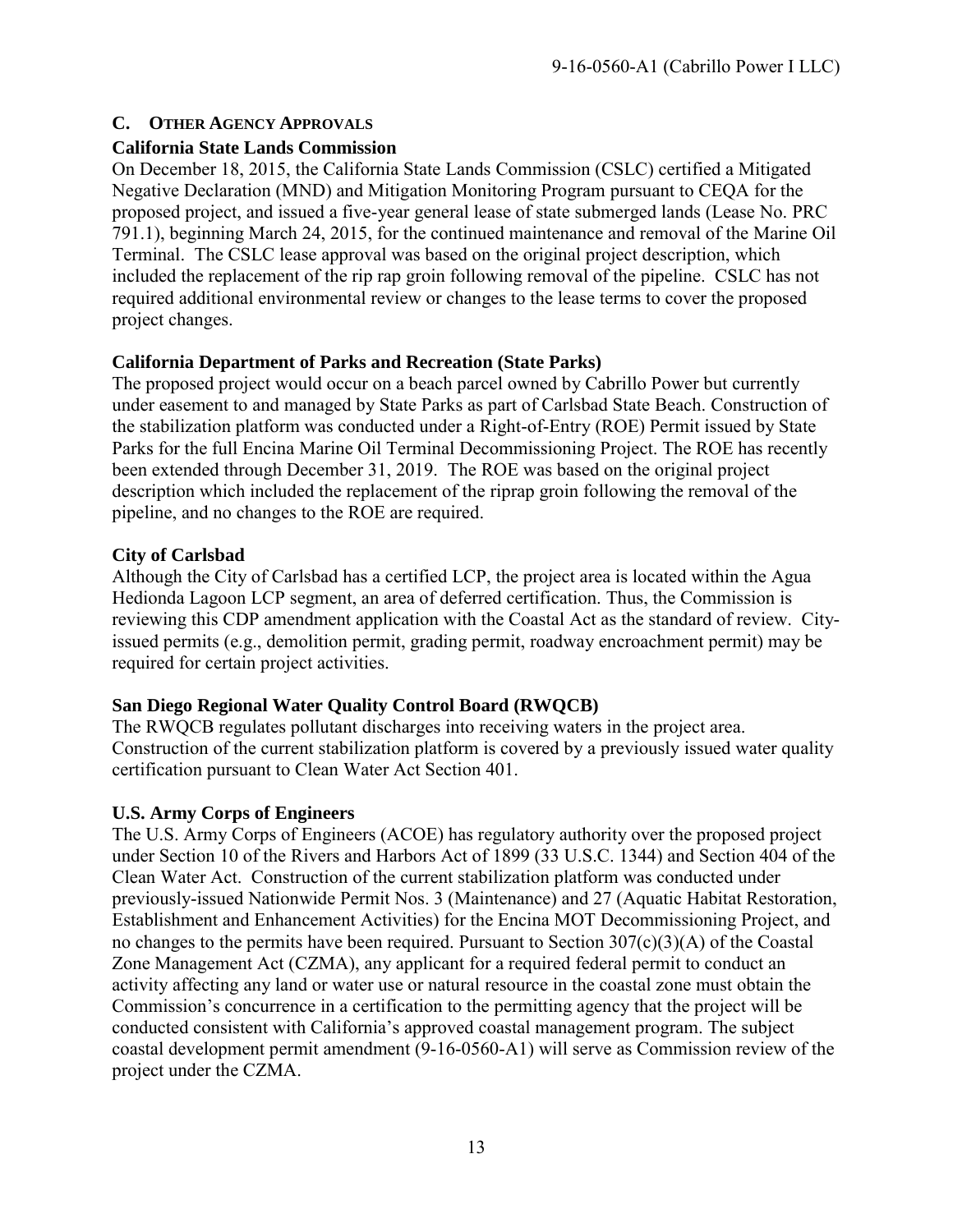#### <span id="page-13-0"></span>**D. COASTAL HAZARDS AND SHORELINE PROTECTION**

Coastal Act Section 30235 states:

*Revetments, breakwaters, groins, harbor channels, seawalls, cliff retaining walls, and other such construction that alters natural shoreline processes shall be permitted when required to serve coastal-dependent uses or to protect existing structures or public beaches in danger from erosion, and when designed to eliminate or mitigate adverse impacts on local shoreline sand supply. Existing marine structures causing water stagnation contributing to pollution problems and fishkills should be phased out or upgraded where feasible.*

Section 30253 of the Coastal Act states in relevant part:

*New development shall do all of the following:* 

*(a) Minimize risks to life and property in areas of high geologic, flood, and fire hazard.* 

*(b) Assure stability and structural integrity, and neither create nor contribute significantly to erosion, geologic instability, or destruction of the site or surrounding area or in any way require the construction of protective devices that would substantially alter natural landforms along bluffs and cliffs.* 

The Coastal Act acknowledges that seawalls, revetments, retaining walls, groins and other such structural or "hard" methods designed to forestall erosion also alter natural landforms and natural shoreline processes. Accordingly, unless necessary to serve coastal-dependent uses, Coastal Act Section 30235 only requires approval of shoreline protection when necessary to protect existing structures or public beaches in danger from erosion, and when Section 30235's other provisions are satisfied. Furthermore, Section 30253 requires that new development be sited, designed, and built in a manner to not require construction of shoreline protective devices that would substantially alter natural landforms along bluffs and cliffs. The Coastal Act provides these limitations because shoreline structures can have a negative effect on the coastal environment, including adverse effects on sand supply, public access, coastal views, natural landforms, and shoreline beach dynamics on- and off-site, that can result in the loss of public beach areas.

Under Coastal Act Section 30235, shoreline protective structures shall be permitted if: (1) there is an existing structure, coastal-dependent use or public beach; (2) the existing structure, coastal dependent use or public beach is in danger from erosion; (3) shoreline altering construction is required to protect the existing threatened structure, coastal-dependent use or public beach; and (4) the required protection is designed to eliminate or mitigate the adverse impacts on shoreline sand supply.

#### *Existing Structures, Public Beaches & Coastal-Dependent Uses*

As described previously, the remnant groin and stabilization structure are located on the South Beach segment of Carlsbad State Beach, a public beach and important coastal recreation area.

Carlsbad Boulevard (Highway 101) was constructed prior to the effective date of the Coastal Act on January 1, 1977, and thus is considered an existing structure. It is also the primary north-south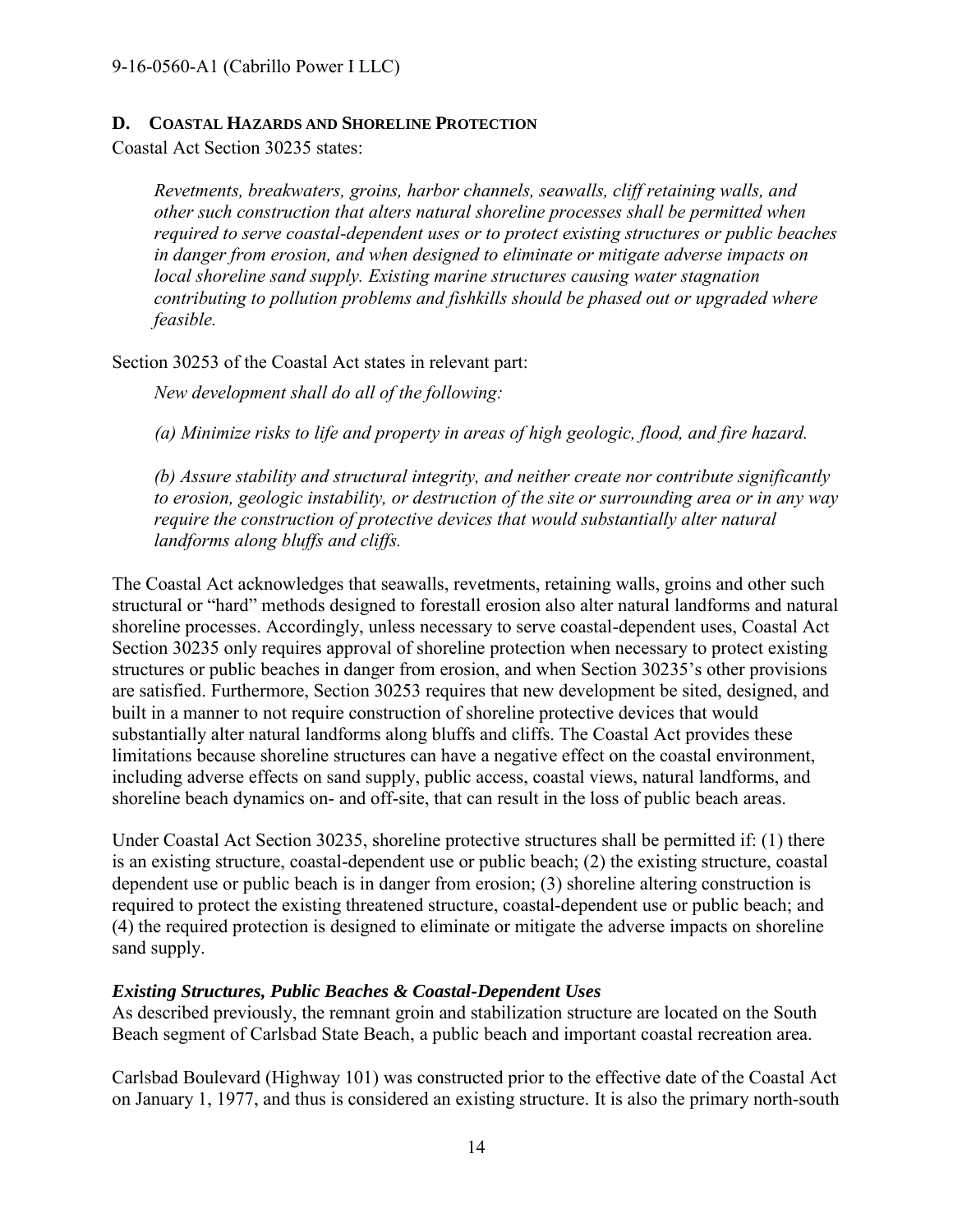coastal access route for cars and bicycles in the City of Carlsbad. The sidewalk on the seaward side of the road is a popular coastal promenade, offering sweeping views of the coastline and ocean. The Carlsbad Blvd. sidewalk also provides the only lateral access for pedestrians between portions of Carlsbad State Beach (Middle Beach and South Beach) that are otherwise separated by the Agua Hedionda outfall channel and jetties (**[Exhibit 1](https://documents.coastal.ca.gov/reports/2019/6/w20.1a/w20.1a-6-2019-exhibits.pdf)**). The Carlsbad Boulevard roadway, bike lane, and sidewalk are thus also integral to supporting coastal-dependent public access and recreational uses at Carlsbad State Beach.

As discussed previously, Carlsbad Boulevard is separated from the South Beach shoreline by a 700-foot long seawall, permitted by the Commission in 1994 and constructed in 1996. The top of the seawall (or, south of the groin, a metal fence) rises approximately four feet above the level of the sidewalk, and thus acts as a barrier to beach access from the sidewalk and street. Although there is a narrow, pedestrian-only break in the wall at the north end of South Beach, the 57-ft gap in the seawall at the intersection with the pipeline groin and immediately adjacent to the project site is the primary point of access to South Beach for the public, and, for practical purposes, the only point of access for State Parks' emergency and patrol vehicles (the nearest alternative vehicle access is at Ponto State Beach, more than 2.5 miles to the south and with connectivity to South Beach only at extreme low tide). At present, the remnant groin and stabilization platform provide informal ramps along which both pedestrians and State Parks vehicles can descend safely from the level of the sidewalk (at +19 feet MLLW) to the level of the beach (variable). The elevated, typically sand-covered platform atop the groin at its landward end has also historically been used by State Parks as a convenient, effective and stable location to place a seasonal lifeguard tower, from which State Parks lifeguards have clear lines of sight along the entirety of the South Beach portion of Carlsbad State Beach. The stabilization platform was designed and constructed to be large enough to accommodate both a lifeguard tower and vehicle and pedestrian access route to the beach (**[Exhibits](https://documents.coastal.ca.gov/reports/2019/6/w20.1a/w20.1a-6-2019-exhibits.pdf) 2**, **3**). The Commission finds that the multiple public access and recreational amenities concentrated at the seawall gap and project site also represent coastal-dependent uses under the Coastal Act.

#### *Danger from Erosion*

Cabrillo Power has provided evidence that a large storm wave event on or around February 21, 2018, coincident with the on-going oil pipeline and groin removal efforts, resulted in unexpectedly severe sand removal and rapid retreat of the beach. Sand loss was particularly acute in the area south of the groin remnant (**[Exhibit 4](https://documents.coastal.ca.gov/reports/2019/6/w20.1a/w20.1a-6-2019-exhibits.pdf)**), where wave run up is known to contact the Carlsbad Blvd. seawall on a semi-regular basis. This portion of the beach has historically been narrower than the more northerly segment, in part due to the effect of the groin in capturing and retaining sand from the mean southerly littoral drift in this area. If the groin and pipeline removal activities had proceeded as planned, it is reasonable to conclude that bluff and/or roadbed fill materials within the 57-foot gap in the seawall would have been exposed to wave action, placing the Carlsbad Boulevard roadway, sidewalk and the beach access point in danger from erosion. Independent of any erosion of bluff materials in the gap, the lowering of sand levels on the beach threatened to render the beach accessway more dangerous to use, and potentially impassable, for vehicles and pedestrians. Reduced sand levels would have impeded or prevented use of the beach access point at least temporarily, and possibly for a more extended period, depending on factors such as seasonal beach profile changes and the placement of dredged sand during the periodic dredged-material disposal/beach nourishment events that occur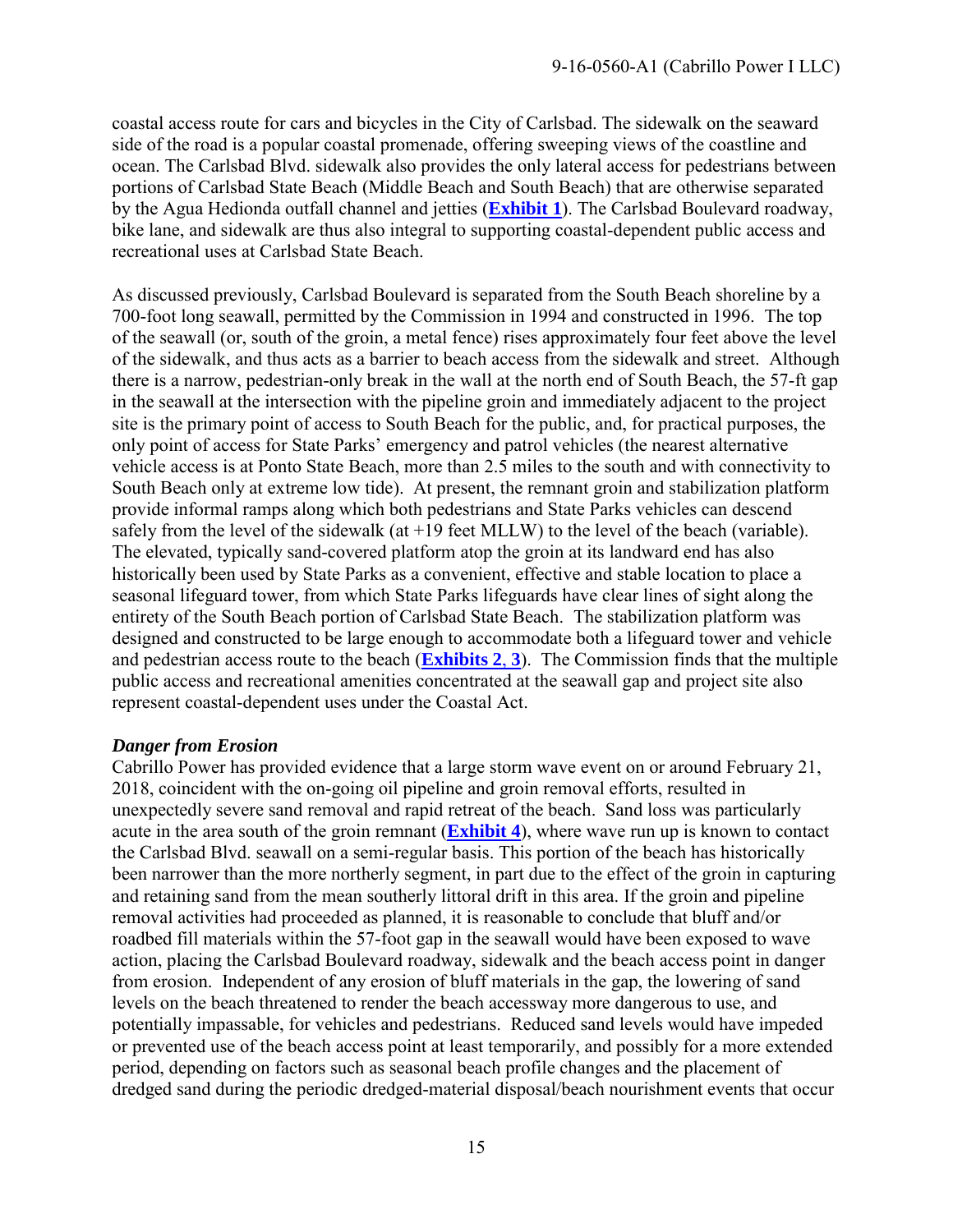#### 9-16-0560-A1 (Cabrillo Power I LLC)

at South Beach, most recently from February to May 2018. At least on a short-term basis, the existing development and coastal-dependent uses at the project site were in danger from erosion.

It is more difficult to assess the degree to which the acute danger to existing development and public access experienced in February 2018 would have persisted over time if Cabrillo had not halted the groin removal and constructed the stabilization platform. The width and profile of a beach vary over multiple timescales in response to seasonal changes in wave and current conditions, storm events, and nearshore sediment supply, and to interannual and decadal-scale processes (e.g., El Nino/Southern Oscillation, Pacific Decadal Oscillation) that modulate these primary factors. Even under natural conditions, variations in beach width can be extreme, with beaches reduced to cobble following a major winter storm recovering much of their former width over time as sand is returned to the beach and new sand is provided by sediment transport within the littoral cell. At South Beach, variability in beach width and volume has been heavily influenced by human interference with natural shoreline processes and sediment supply, including the use of Agua Hedionda Lagoon for cooling water at the Encina Power Station, the construction of large jetties to maintain intake and discharge channels in the outer basin of the lagoon, periodic dredging of the lagoon and placement of the spoils on local beaches, and major regional beach nourishment projects.

In assessing the "danger" from erosion in this complex and much-altered system, it is necessary to differentiate between short-term, seasonal or episodic narrowing of a beach, and longer-term that may result in a chronically narrow beach or an unacceptably frequent occurrence of lowsand conditions. In reviewing coastal armoring proposals, the Commission has typically considered a structure, use or public beach to be "at risk" if it could be damaged by erosion or coastal retreat within three to five years. Given the high degree of variability inherent to beaches, the risk determination for a public beach also takes into account the potential for recovery after an episodic erosion event, such as a large storm.

Based on historical photographs of the site, it is apparent that the beach width has varied significantly over time, with relatively narrow conditions prevailing at times, and relatively wide conditions at other times (**[Exhibit 5](https://documents.coastal.ca.gov/reports/2019/6/w20.1a/w20.1a-6-2019-exhibits.pdf)**). Nonetheless, it is also apparent that the long-term effect of the groin, which was installed in the 1950s, has been to preferentially retain sand on the 400-foot wide segment of beach between it and the warm water outfall jetties to the north, which was consistently wider than the segment to the south (and down-drift) of the groin. With the removal or shortening of the groin structure, it is logical to expect that the northern portion of the beach will narrow, and the sand retention time here will decrease. A modeling study prepared for Cabrillo as part of its original CDP application projected that without the groin, the northern segment of South Beach could narrow by up to 17 feet over 20 years (though with little initial change in response to removal) (Jenkins 2013). On the ground, the beach appears to have experienced an episode of rapid retreat in February 2018, and the higher elevation portion of the beach appears now to be somewhat narrower than in recent years (**[Exhibit 5](https://documents.coastal.ca.gov/reports/2019/6/w20.1a/w20.1a-6-2019-exhibits.pdf)**), but the beach is still within the range of historical conditions and retains its public access and recreational value. The longer-term response of the beach to the partial removal of the groin remains unclear, and will be influenced by both management decisions *(i.e., future beach nourishment frequency and* volume) and natural processes.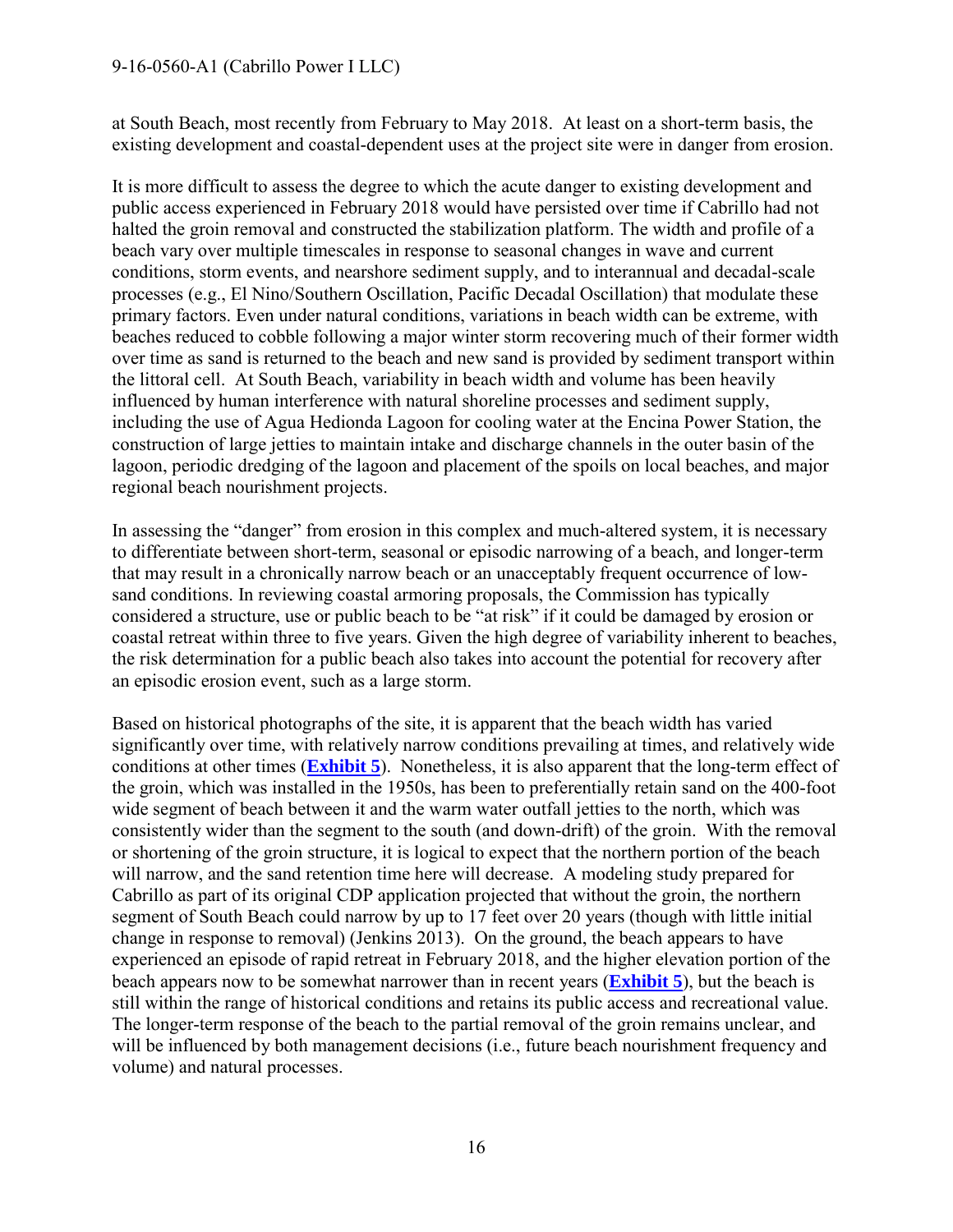The Commission's senior coastal engineer and staff geologist have reviewed the available evidence, and agree that under present beach conditions the existing roadway and public access amenities would be vulnerable to erosion in the absence of shoreline protection, and that even with beach recovery this danger is likely to reemerge during future storm seasons. In contrast, the beach itself, though likely still adjusting to changed conditions, is not in imminent danger.

Based on these considerations, the Commission finds that the existing structures and coastaldependent uses at the site are in danger from erosion, fulfilling the second test of Section 30235, but that the beach itself is not currently in danger.

#### *Alternatives Analysis*

Shoreline armoring is only permitted if it is the least damaging feasible alternative capable of protecting the existing threatened structure, coastal-dependent use or public beach, including being the minimum necessary to protect the structure or use. Other alternatives to shoreline protective devices typically considered include the "no project" alternative; managed retreat (including abandonment and demolition of threatened structures); relocation of threatened structures; beach and sand replenishment programs; drainage and vegetation measures; and combinations of each.

In this case, the applicant is proposing to retain the remnant groin rock, including the unpermitted stabilization platform, on a temporary basis while stakeholders, including the applicant, the City of Carlsbad, State Parks and the U.S. Army Corps of Engineers, develop a long-term approach for managing coastal hazards and public access and recreation at South Beach. The alternatives analysis provided by the applicant in its initial application considered only interim options for addressing coastal hazards at the site, and is not sufficient to serve as the basis for long-term planning. At the request of Commission staff, Cabrillo supplemented this analysis with additional consideration of alternatives which, if implemented now, could also have the potential to serve over the long term. Additional studies would be required to fully evaluate potential long-term alternatives and understand the potential impacts of each to public access, recreation, visual resources, sand supply, and habitat. Nonetheless, the current feasibility of several categories of project alternatives is reviewed below.

#### "No project" Alternative

Cabrillo's analysis indicates that the "no project" alternative (full removal of the remnant groin and unpermitted stabilization platform), would leave the 57-foot gap in the Carlsbad Blvd. seawall unprotected from erosion and wave action. During high wave events, such as occurred in February 2018, beach narrowing and sand loss could expose the unprotected soil and fill material in the gap to erosion by wave runup. In short order, erosion of this material would begin to undercut the Carlsbad Blvd. sidewalk, and, eventually, the southbound bike and vehicle lanes. The lowering of sand levels and erosion of the seawall gap would also hinder and eventually prevent use of the existing beach access point by State Parks and members of the public. These threats to existing City infrastructure and public access could emerge as soon as the first winter season – or even during a single large storm event -- following removal of the riprap protection. Thus, the "no project," full removal alternative is not a viable option for protecting the existing structures and coastal-dependent uses at the site.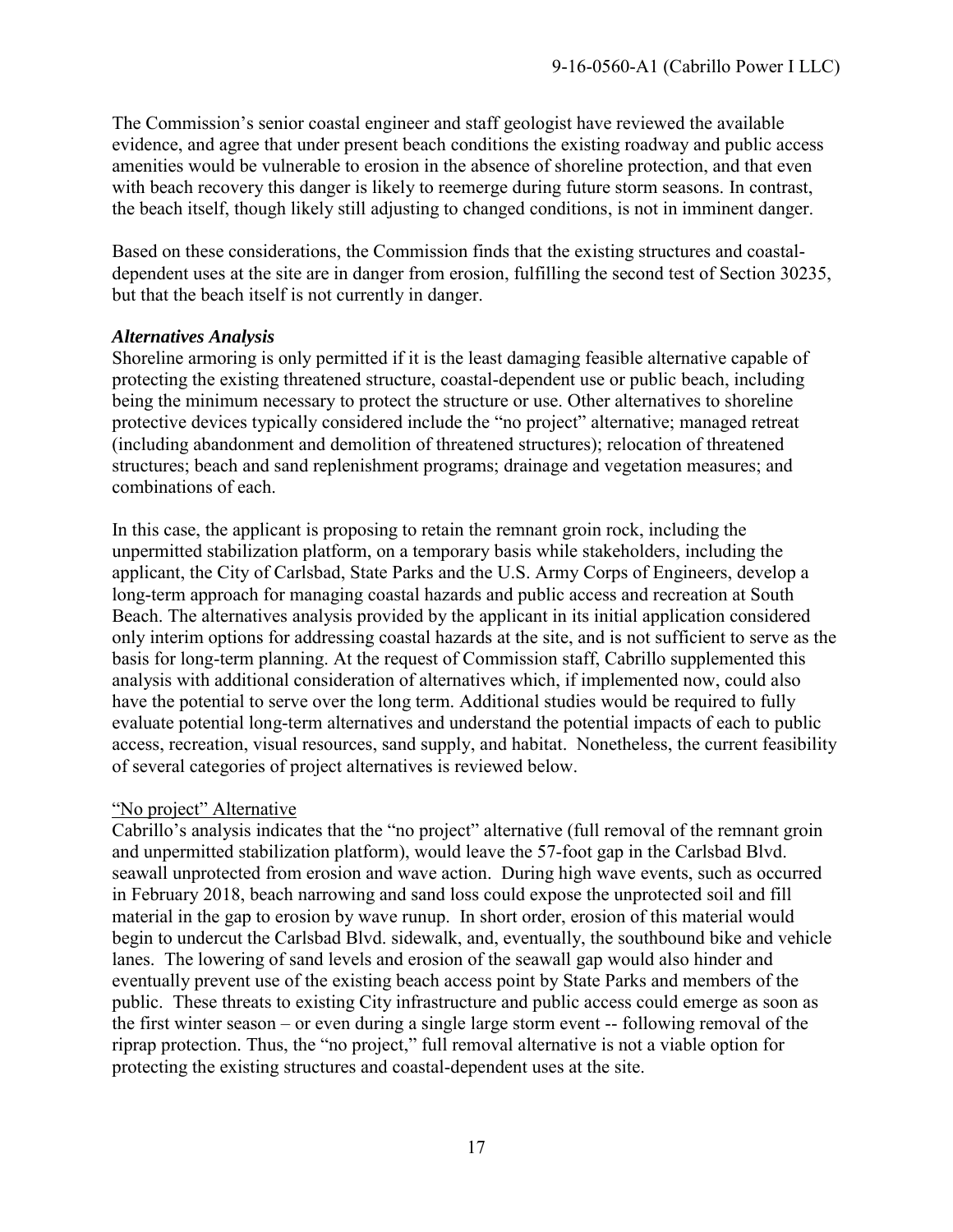#### Managed Retreat

Though not considered by Cabrillo, various "managed retreat" alternatives can be envisioned that would combine removal of the remnant groin and stabilization platform with the phased relocation of the public access point and City infrastructure (i.e., sidewalk, bike lane driving lanes), allowing natural shoreline to occur in the area currently occupied by the protection structures, sidewalk and roadway. It is obvious, however, that any such managed retreat strategy, applied in isolation to an area as small as the 57-foot seawall gap, have the same fatal flaws as the "no project" alternative, and would need to be implemented as part of a broader hazards adaptation strategy for the Agua Hedionda area or the City as a whole, addressing such issues as traffic, coastal access and recreation, public utilities and infrastructure, and on-going shoreline change. While the City has recently taken steps toward developing long-term adaptation strategies, including the adoption of a *Climate Action Plan* (September 2015) and preparation of a *Sea Level Rise Vulnerability Assessment* (December 2017), the development and implementation of any coordinated plan of managed retreat would take years, and could not address the more immediate hazards to existing structures and coastal-dependent uses at the project site.

#### Vertical Seawall & "Hard" Protection Alternatives

At the request of Commission staff, Cabrillo evaluated the alternative of constructing a vertical seawall, contiguous with and of similar design to the existing seawall, to protect the 57-foot gap in the seawall. A new beach access point, such as a stairway or ramp, could be incorporated into the seawall design to serve the needs of the public and State Parks, as could a platform on which to locate the State Parks lifeguard tower. An example of this type of multi-use seawall design can be found at Middle Beach, just to the north of the project site.

As a general matter, a vertical seawall would occupy a smaller footprint than a riprap revetment, reducing the area of encroachment onto the beach. Even in the present case, where there is a need to include public access structures (accessway, lifeguard tower platform) into the design, and with minimal space available to place such amenities landward of the seawall due to the presence of Carlsbad Blvd., it is likely that a vertical seawall alternative would reduce beach encroachment. However, seawall would be more expensive to build and maintain. A crucial complication at the project site is the fact that the existing seawall was constructed by the U.S. Army Corps of Engineers, in coordination with the City of Carlsbad, and any alteration to or expansion of this structure is expected to require a Section 408 permit (33 USC 408 – Use or Alteration of a Civil Works Project by another party). Based on initial conversations with Army Corps staff, the amount of time necessary to design, fund and undergo Section 408 review for a new seawall project, in combination with the permit review processes of other agencies, is on the order of two years or more. As discussed above, the threats from erosion to City infrastructure and public access at the project site are immediate, and would have to be addressed in the interim even if a vertical seawall alternative were to be implemented.

#### Soft Protection/Beach Nourishment

A third category of potential alternatives includes "soft" protection strategies, including the beach nourishment or the construction of winter berms to rebuild the beach and provide a natural buffer against coastal storms. Any such strategy would need to place on the beach -- and periodically replenish -- quantities of sand sufficient both to protect the 57-foot gap in the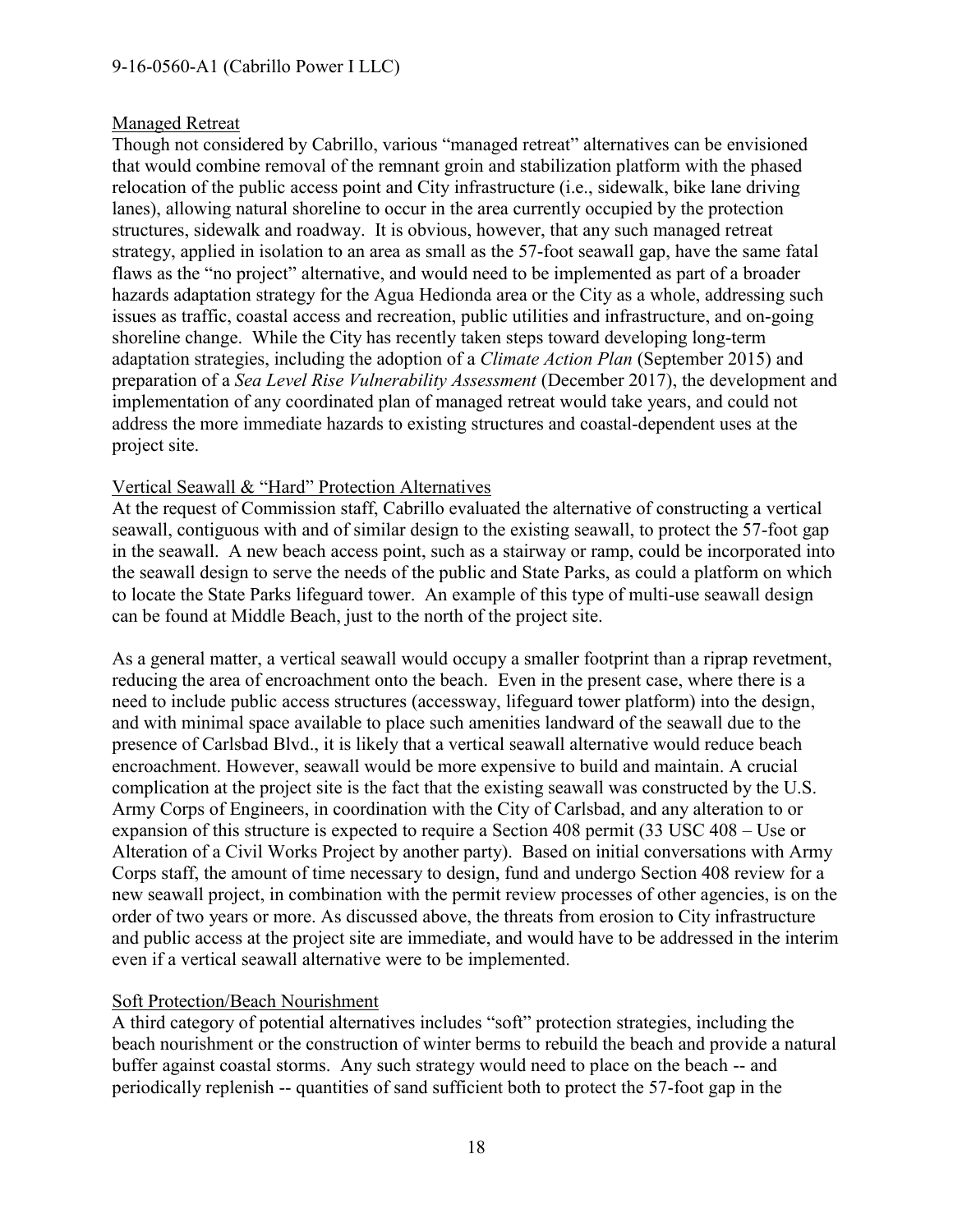seawall against winter storm waves and to assure public and State Parks access to the beach. The quantity of sand required to maintain the beach and sustain the necessary level of protection would also increase over time as sea level rises. Alternatively, a winter berm could be constructed on an annual basis by scraping sand from the foreshore beach zone or importing sand.

Beach nourishment of Carlsbad Beach in the form of sand dredged from nearby Agua Hedionda lagoon has been carried out by Cabrillo every one to three years since 1955; in recent decades, the individual sand placement events have been authorized by the Commission under multiple CDPs (e.g., CDP Nos. F5536, 6-93-193, 6-97-045, 6-00-111, 6-01-080, 6-04-054, 6-06-061, 6- 08-047, 6-10-046, 6-14-1128, 6-17-032). Since 1988, approximately 1.1 million cubic yards of sand have been placed at South Beach in 12 individual nourishment events, most recently in 2018. Under the generally sand-starved conditions at South Beach due to updrift impoundment (e.g., at Oceanside Harbor and Agua Hedionda), the recent frequency (1-3 years) and volumes (60,000 to 100,000 cubic yards per event since 2000) of dredged sand placement at South Beach have been sufficient to maintain a modest pocket beach in the area between the former groin and outfall jetties, but not to prevent wave contact with the base of the Carlsbad Blvd. seawall in the area immediately south of the groin during high tides and/or high wave conditions (**[Exhibit 5](https://documents.coastal.ca.gov/reports/2019/6/w20.1a/w20.1a-6-2019-exhibits.pdf)**). In the absence of the groin or other shoreline protection, beach nourishment at historical levels would not assure protection of the gap in the seawall, particularly during winter storms. A beach nourishment program involving more frequent placement events, larger sand volumes, and/or a modified distribution of sand could potentially provide enough protection to reduce or eliminate the need for armoring at the project site, but the specific nourishment regime that would be required is unknown, and would need to be determined through a detailed, site-specific study. Similarly, the dimensions and configuration of a seasonal sand berm sufficient to protect the seawall gap and public access at the project site have not been determined. Given that the amount of dredged sand from Agua Hedionda is finite, and must be distributed among multiple nourishment sites, it may also be necessary to identify additional sand sources in order to implement an augmented nourishment program at the project site. Additional study would also be required understand the ongoing costs associated with frequent nourishment or annual berm construction, and evaluate potential adverse impacts to sensitive species, public views, public access and recreation.

As discussed previously, the threats from erosion to City infrastructure and public access at the project site are immediate, and would have to be addressed in the interim even if a beach nourishment or "soft" protection alternative were to be implemented over the longer term. Based on the above considerations, the Commission finds that temporary shoreline protection is necessary in this case to protect the existing development and coastal-dependent uses at the site that are in danger from erosion.

#### Design Alternatives & Minimization of Impacts

Even in situations where a shoreline protective structure is the only feasible alternative for protecting existing structures or coastal-dependent uses, Section 30235 requires that the required protection be designed to eliminate or mitigate adverse impacts to shoreline sand supply. Such impacts include beach encroachment (the displacement of recreational beach area with hard structures), and the fixing of the backshore, reducing the supply of sand to the nearshore from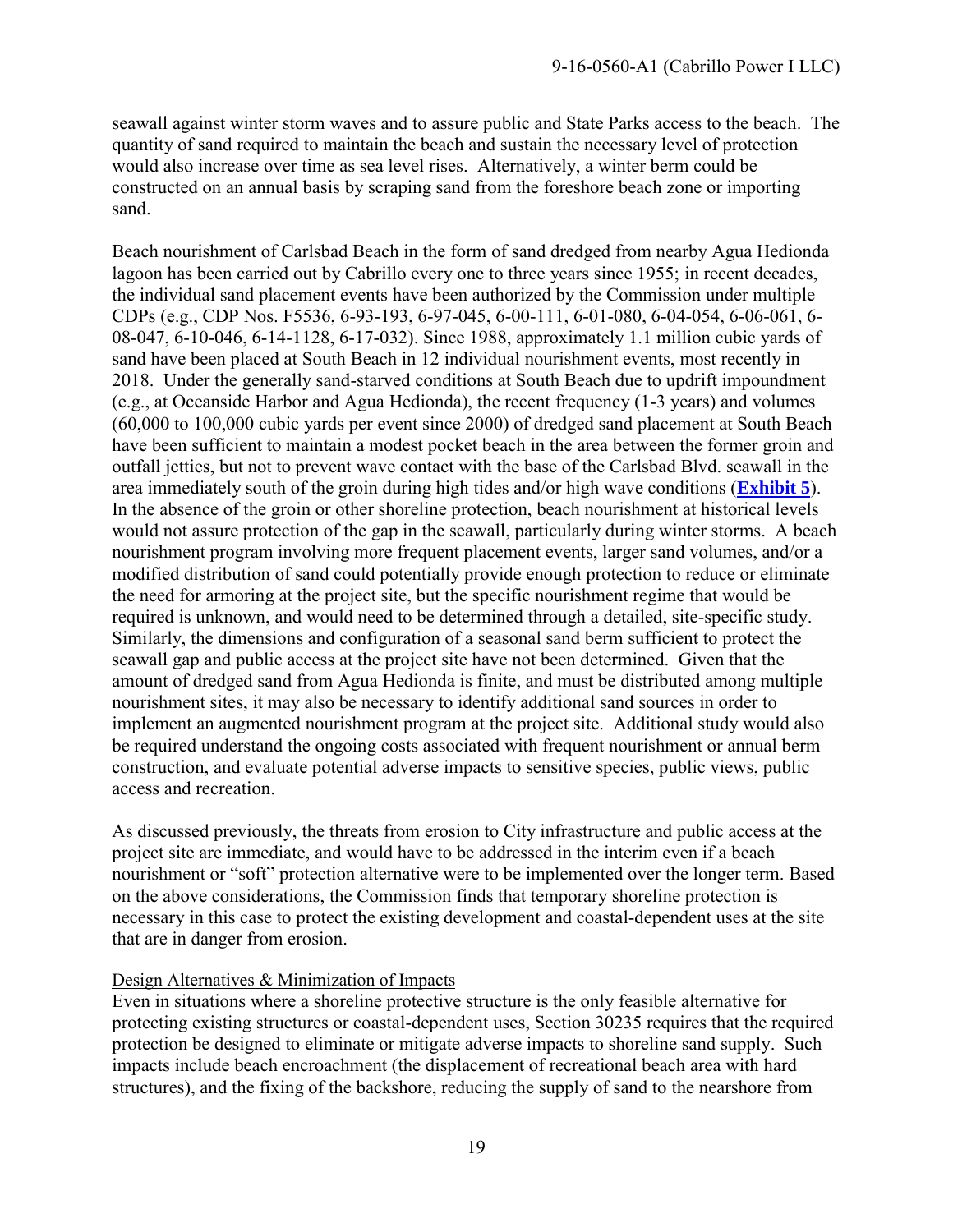natural erosion and making the beach more vulnerable to narrowing or loss with sea level rise and shoreline retreat. In the present case, a protective structure of sufficient size to protect both the gap in the seawall and public access at the site is necessary; nonetheless, in order to assure that impacts to sand supply, beach access, and other coastal resources are minimized, design alternatives that could feasibly reduce the beach footprint of the structure must be evaluated.

In the present configuration, the remnant groin and stabilization platform occupy over 6000 square feet of public beach and extend seaward up to 75 feet from the seawall at the back of the beach. As built, the structure also includes a 30-foot wide arm of rock extending approximately 75-feet northward along the beach scarp from the semi-circular portion of the stabilization platform (**[Exhibits](https://documents.coastal.ca.gov/reports/2019/6/w20.1a/w20.1a-6-2019-exhibits.pdf) 3**, **5**). The shoreline protection structure was constructed using available riprap materials, including large stone (of up to 10 tons) and a mixture of smaller rocks, concrete debris, and beach cobbles, left over from the prior groin. The footprint of the proposed shoreline protection structure is larger than is strictly necessary to protect the 57-foot gap in the Carlsbad Blvd. seawall because it was also designed to provide for public access through the gap and onto the beach, to allow access for State Parks emergency vehicles and to preserve a flat, stable platform on which to locate the State Parks lifeguard tower that has historically served South Beach.

The existing seawall gap is the primary public access point for the South Beach portion of Carlsbad State Beach, and warrants protection as a coastal-dependent use (see above). This access point is, for practical purposes, the only viable route through which State Parks emergency vehicles can access the beach. Thus, while it would be technically feasible to protect the seawall gap with a significantly smaller, linear revetment descending immediately from the edge of the sidewalk, such a structure would not provide for adequate public access to the beach, nor provide the emergency vehicle access which State Parks has stated is necessary for assuring safe beach access and recreation during the crowded summer months (L. Urbach, pers. comm.).

Similarly, safe public access and recreation at this segment of Carlsbad State Beach is promoted by the positioning of a lifeguard tower at or near the seawall gap. The current position of the lifeguard tower atop the stabilization platform, at an elevation of +19 feet MLLW also affords clear lines of site along South Beach to the north and south. Moreover, based on information provided by the applicant and State Parks district superintendent Lisa Urbach, there are no feasible alternative locations for the lifeguard tower that would allow for the use of a smaller shoreline protective structure. Although there are several lifeguard towers along the seawall at Middle Beach to the north, they are separated from South Beach by the Agua Hedionda outfall channel, and are too distant to allow for adequate lifeguard response times during an emergency. In contrast to Middle Beach, the seawall and sidewalk at South Beach were not designed to accommodate a lifeguard tower; placing a tower on the sidewalk here would assure its safety and stability, but would interfere with pedestrian access along this popular shoreline walkway. The higher elevation back-beach areas between the stabilization platform and the outfall jetty are currently above typical wave run-up (and may provide adequate lines of sight), but nonetheless have the potential to be exposed to erosion and high waves during future storms, particularly given the reduced beach widths expected to result from the partial removal of the groin. During a May 22, 2019 site visit, Commission staff estimated that the higher elevation portion of the beach is at present approximately 25 to 35 feet wide. While this back beach area could likely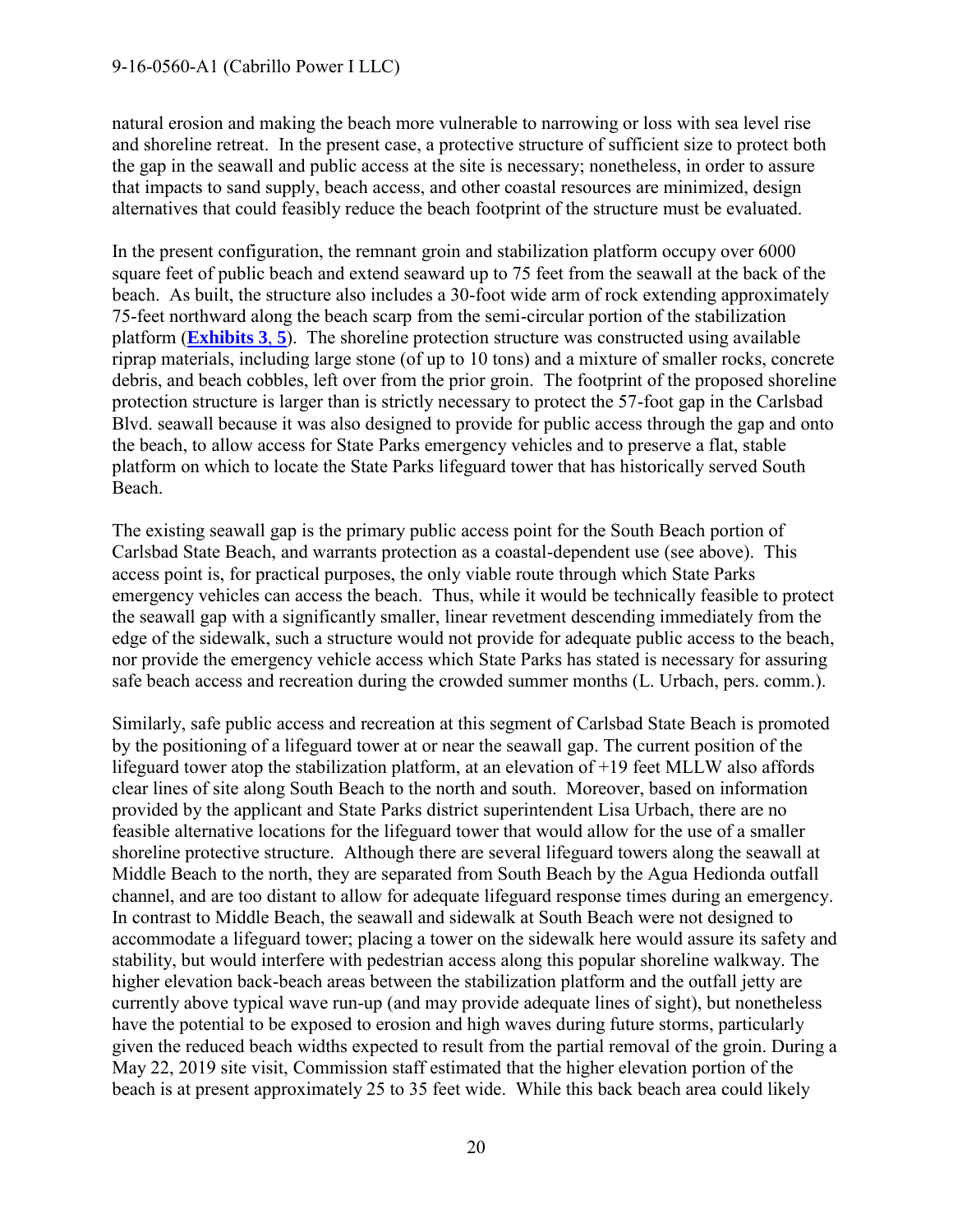provide a stable site for the lifeguard tower over the coming summer, it is unclear how the beach profile will evolve in the future, and it is possible that a lifeguard tower located on the northern portion of the beach could be undermined and require new protection of its own in future winters. The beach to the south of the gap is narrow, subject to frequent tidal and wave action, and at present cannot provide a stable location to site a lifeguard tower. Based on these considerations, the Commission agrees that including a platform for the lifeguard tower in the design of the temporary shoreline protection structure is warranted to protect public access amenities at the site.

However, even with these allowances, the structure, as built, does not minimize encroachment on the beach to the extent feasible. The Commission's senior engineer, Dr. Lesley Ewing, has reviewed the stabilization platform design, and concludes that the footprint of the structure could be further reduced by (1) restacking the riprap along the seaward face of the platform (using imported larger rock, if necessary) to achieve slopes of 2:1 (horizontal to vertical) or steeper; (2) removing undersized riprap from the face of the structure and where it is scattered around the periphery of the platform; and (3) removing the 75-foot long, 25-foot wide northern extension of riprap and conforming more closely to the original, semi-circular design of the stabilization flatform shown in the May 2018 plans.

The seaward face of the stabilization platform was constructed at slopes ranging from 3:1 to 4:1, using a mixture of rocks, concrete debris and natural cobble of varying sizes remaining from the pre-existing groin, some of which is undersized for the wave conditions to which it could be exposed. With proper engineering, careful rock placement, and use of larger rock, the Commission's senior engineer has concluded that it should be feasible to increase the slope (and reduce the beach footprint) of the stabilization platform, without reducing the radius at the top. Further, she has observed that some of the rock on the beach scattered around the edges of the structure – generally the smaller rock and debris – is not serving any protective purpose and can be removed.

Cabrillo has argued that the extension of riprap to the north of the semi-circular stabilization platform serves to maintain the northern portion of the beach and protects the access route (for pedestrians and vehicles) descending to the north from the top of the platform, and should be retained. Dr. Ewing has reviewed this aspect of the proposed structure, and agrees that the riprap extension protects the sand immediately behind it from wave attack, but sees no substantial evidence that it is this alongshore extension of riprap, rather than the cross-shore length of the full structure, or other factors such as the recency of beach nourishment, that controls the width of the northern portion of the beach. Moreover, as discussed above, the public beach is not, at present, in imminent danger of erosion, and if it were, no analysis has been completed to demonstrate that the northern riprap extension is the most effective and least environmentallydamaging way to protect the beach.

Based on this analysis, the Commission is including **[Special Condition 14](#page-5-0)**, which requires Cabrillo to submit, for the Executive Director's review and approval, revised final project plans which include several changes to the shore protection structure to minimize its beach footprint and encroachment impacts, including (i) restacking of the riprap on the seaward face of the structure to achieve a 2:1 (h:v) slope, or steeper, (ii) removing all excess riprap and debris from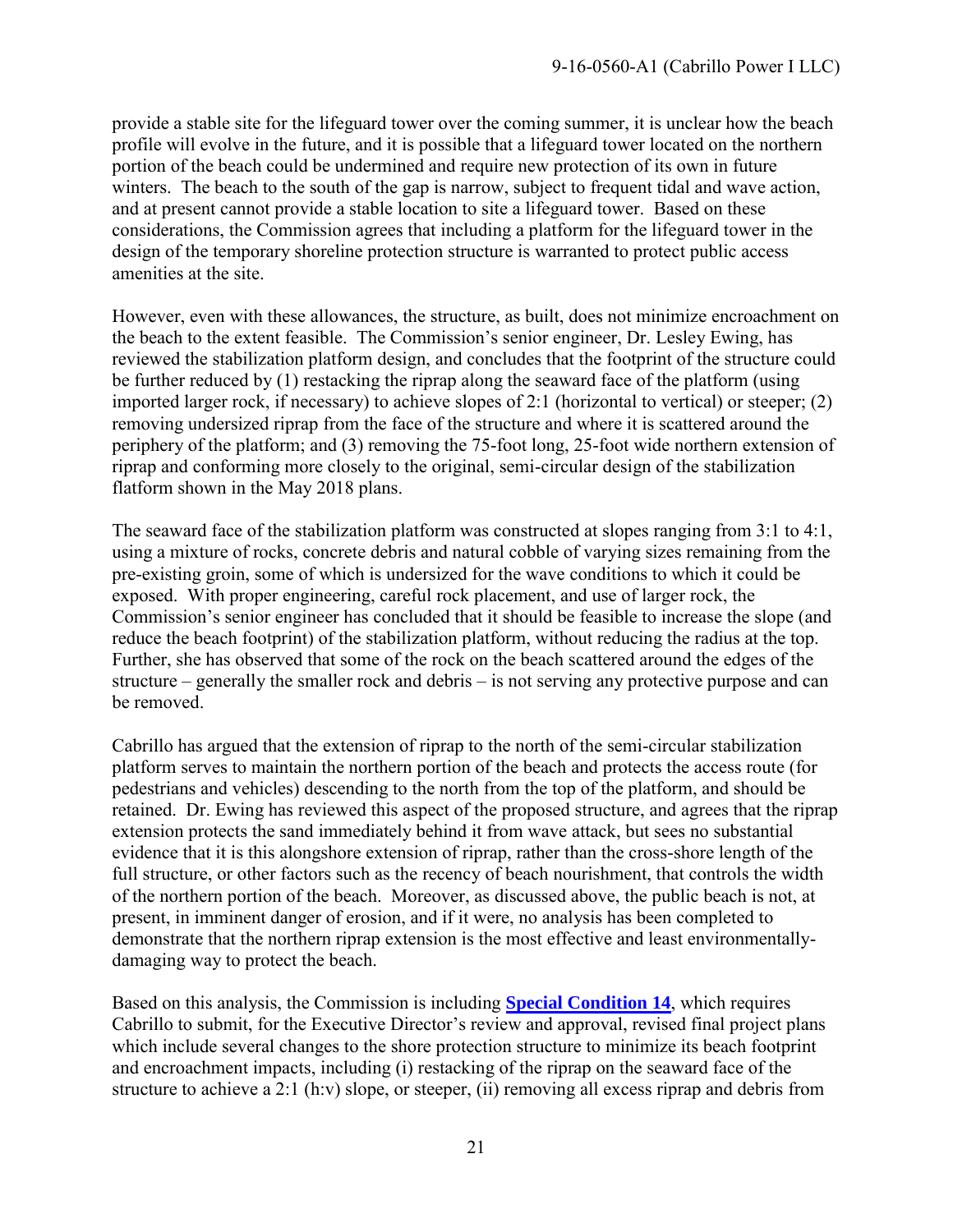the beach; and (iii) removing the northern riprap extension and reconfiguring the northwestern face of the stabilization platform to reduce the footprint on the beach.

Even as modified, the reconfigured shoreline protection structure will continue to encroach on public sandy beach area, and, over longer timeframes, can be expected to combine with the adjacent seawall to prevent bluff (and roadway fill) erosion from contributing sand to the beach and littoral cell. However, on a short-term basis, these impacts are offset by the benefit to the public from ensuring that the Carlsbad Blvd. sidewalk and southbound bike and vehicle lanes are not undermined by erosion, and that the existing public access and State Parks uses at the seawall gap are maintained until a long-term solution for the site can be developed and implemented. To this end, **[Special Condition 13](#page-3-0)** clearly states that the remnant groin and unpermitted stabilization platform are being authorized for a five-year period and are intended as a temporary measure. Thus, the sand supply impacts are limited to the time during which the revetments are in place, and will not be permanent or otherwise unmitigated.

#### *Conclusion*

Consistent with Coastal Act Section 30235, the Commission finds that Carlsbad Boulevard is an existing structure in danger from erosion that requires temporary shoreline protection. The Commission also finds that the existing beach access point, located at the gap in the Carlsbad Blvd. seawall, is necessary to provide adequate public access to the beach and represents a coastal-dependent use that is also threatened by erosion. Furthermore, State Parks' use of the existing beach access point for the ingress and egress of emergency vehicles, and as a stable location for placing a lifeguard tower, are necessary to ensure safe public access and beach recreation. These uses are also threatened by erosion.

To ensure that any adverse impacts on local shoreline sand supply are temporary, **[Special](#page-3-0)  [Condition 13](#page-3-0)** authorizes the retention of the groin remnant and the unpermitted stabilization platform for a five-year term beginning from the date of Commission action. In combination with **[Special Condition 3](#page-3-3)** of the original CDP, **[Special Condition 13](#page-3-0)** requires that Cabrillo or its successor remove the shoreline protection structures at the end of the authorization period unless the Commission authorizes further retention of the revetment under an amendment to this permit or a separate CDP. In addition, in order to assure that potential long-term shoreline sand supply impacts are minimized, the applicant, or its successor in interest, is required to submit a coastal development permit application for implementation of a Long-term Management Plan for this section of Carlsbad Boulevard prior to the end of the five-year authorization period.

In order to minimize beach encroachment impacts in the interim, **[Special Condition 14](#page-5-0)** requires Cabrillo to modify the design of the shoreline protective structure to reduce its footprint on the beach. To ensure that the reconfigured structure remains in its approved state, and to ensure it continues to be configured to minimize beach encroachment and impacts to public access, **[Special Condition 15](#page-6-0)** requires Cabrillo undertake a monitoring program and submit a monitoring report to the Executive Director to determine settling or seaward movement of the structure. **[Special Condition 16](#page-7-0)** requires Cabrillo to maintain the shoreline protection structure in its approved state, and to contact the Executive Director if repair or maintenance is necessary to determine whether a coastal development permit or other authorization is required.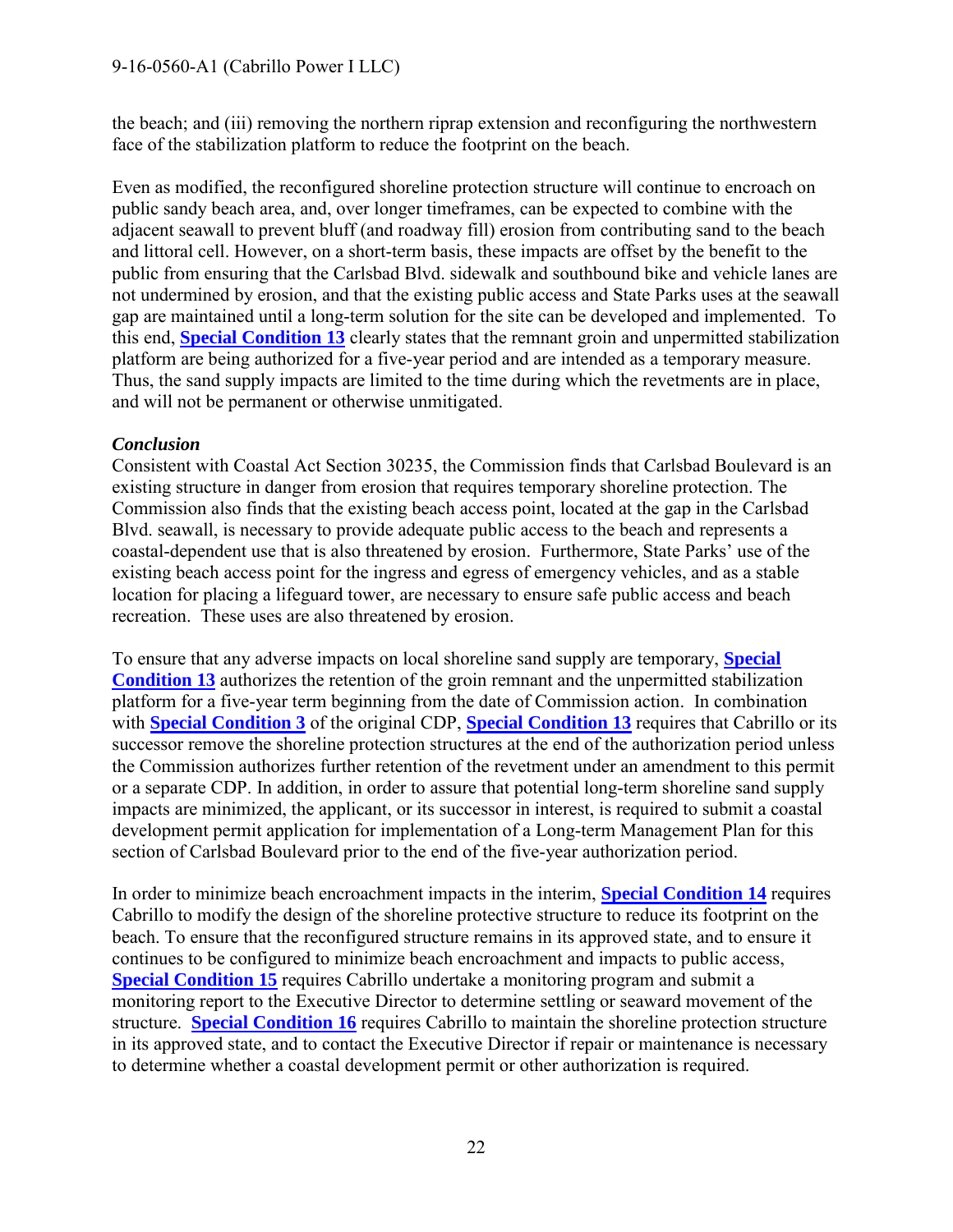Finally, due to the inherent risk of shoreline development, **[Special Condition 17](#page-7-1)** requires Cabrillo to waive liability and indemnify the Commission against damages that might result from the proposed shoreline protective devices. **[Special Condition](#page-8-2) 19** further requires Cabrillo to execute and record a deed restriction on the revetment prior to any conveyance of the property. The risks of the proposed development include that the proposed shoreline protective devices will not protect against damage to the street or other structures from waves, storm waves, flooding, and erosion. Although the Commission has sought to minimize these risks, the risks cannot be eliminated entirely. Given that the applicant has chosen to construct the proposed development despite these risks, the applicant and any future property owner must assume the risks.

All of these special conditions will ensure that the revetment remains in a configuration that can be considered the lease impactful to coastal resources, consistent with Sections 30235 and 30253 of the Coastal Act and with the California Environmental Quality Act.

#### <span id="page-22-0"></span>**E. PUBLIC ACCESS**

Section 30210 of the Coastal Act states:

*In carrying out the requirement of Section 4 of Article X of the California Constitution, maximum access, which shall be conspicuously posted, and recreational opportunities shall be provided for all the people consistent with public safety needs and the need to protect public rights, rights of private property owners, and natural resource areas from overuse.* 

Section 30211 of the Coastal Act states:

*Development shall not interfere with the public's right of access to the sea where acquired through use or legislative authorization, including, but not limited to, the use of dry sand and rocky coastal beaches to the first line of terrestrial vegetation.* 

Section 30212 of the Coastal Act states in relevant part:

*(a) Public access from the nearest public roadway to the shoreline and along the coast shall be provided in new development projects except where: (1) it is inconsistent with public safety, military security needs, or the protection of fragile coastal resources, (2) adequate access exists nearby, or, (3) agriculture would be adversely affected. Dedicated accessway shall not be required to be opened to public use until a public agency or private association agrees to accept responsibility for maintenance and liability of the accessway.* 

Section 30212.5 of the Coastal Act states:

*Wherever appropriate and feasible, public facilities, including parking areas or facilities, shall be distributed throughout an area so as to mitigate against the impacts, social and otherwise, of overcrowding or overuse by the public of any single area.* 

Section 30214 of the Coastal Act states: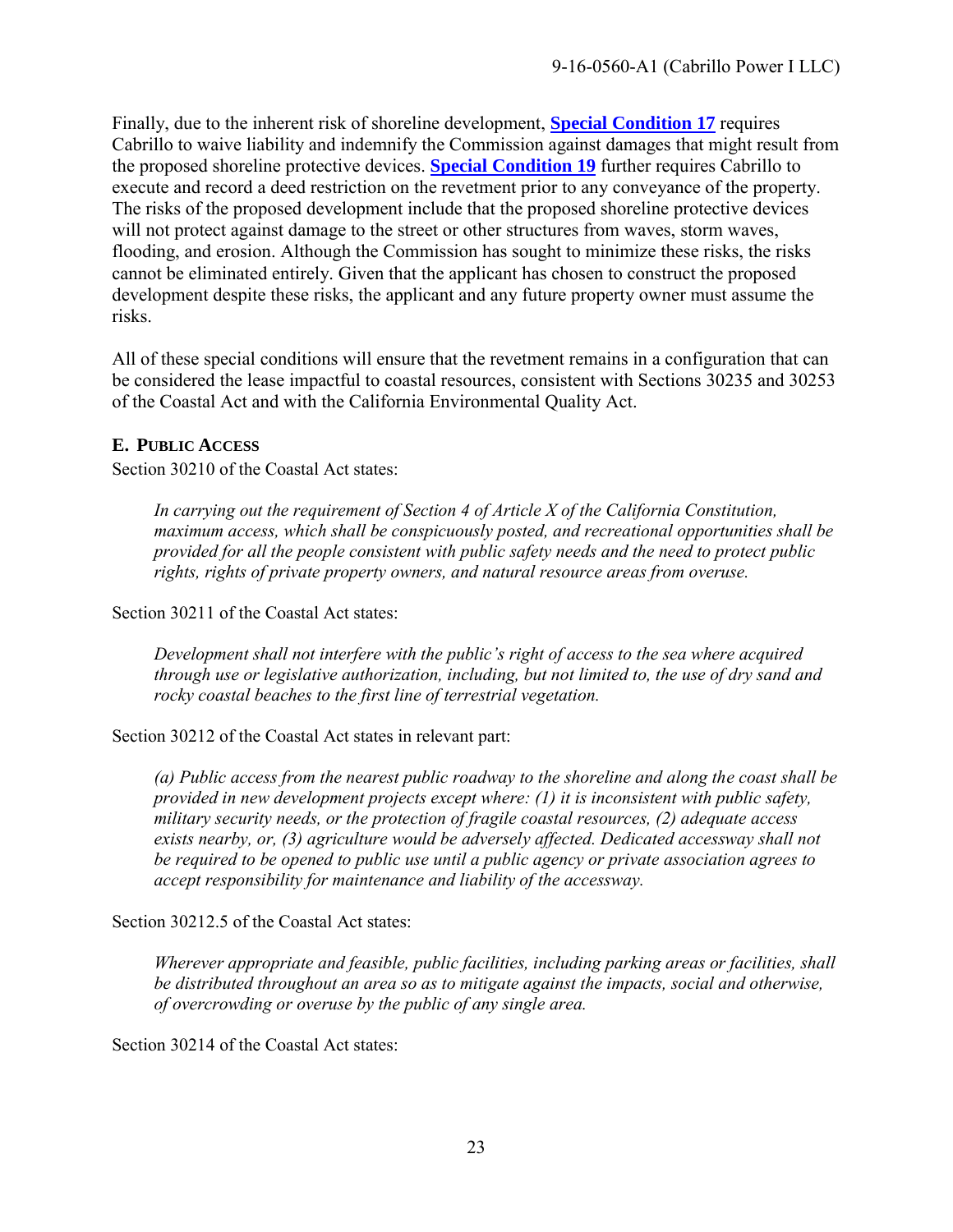*(a) The public access policies of this article shall be implemented in a manner that takes into account the need to regulate the time, place, and manner of public access depending on the facts and circumstances in each case including, but not limited to, the following:* 

*(1) Topographic and geologic site characteristics.* 

*(2) The capacity of the site to sustain use and at what level of intensity.* 

*(3) The appropriateness of limiting public access to the right to pass and repass depending on such factors as the fragility of the natural resources in the area and the proximity of the access area to adjacent residential uses.*

*(4) The need to provide for the management of access areas so as to protect the privacy of adjacent property owners and to protect the aesthetic values of the area by providing for the collection of litter.* 

Public access onto the South Beach portion of Carlsbad State Beach is limited due to the presence of the Agua Hedionda outfall channel directly to the north, the presence of the existing seawall sidewalk barrier, and the relatively high relief and lack of vertical public accessways on the coastal bluffs to the south. The nearest public beach access to the south occurs approximately 0.7 miles away, at Terra Mar Point. Thus, the access point at the project site, corresponding to the location of the remnant groin and the gap in the seawall, is critical for maintaining public access and beach recreation at South Beach. The stabilization platform is designed to protect and maintain this access point for the benefit of the public and State Parks' operations, and would not have adverse impacts on vertical access.

Lateral access is available along the South Beach except during high tide or storm events when the area south of the remnant groin may become impassable due to wave runup. Although the intent of the project is to maintain public access on Carlsbad Boulevard, including access to the beach, the stabilization platform and remnant groin occupy physical beach space that would otherwise be available for lateral beach access and recreation. The structure's location and configuration is such that, during lower tides or high wave conditions, it is likely to interfere with lateral access along the shoreline.

As discussed above, the Commission's senior engineer has reviewed the stabilization platform design and has concluded that the structure does not minimize encroachment on the beach to the extent feasible. The seaward face of the stabilization platform was constructed at slopes ranging from 3:1 to 4:1, using a mixture of rocks, concrete debris and natural cobble of varying sizes remaining from the pre-existing groin. Recent site photographs suggest that at present the riprap extends for a relatively large distance beyond the "rock limits" identified in the project, and that some of the smaller rocks and debris have been dislodged from the revetment slope and have scattered (**[Exhibit 5](https://documents.coastal.ca.gov/reports/2019/6/w20.1a/w20.1a-6-2019-exhibits.pdf)**). With the proper selection of rock sizes, if necessary including the importing of off-site materials, along with proper engineering and careful rock placement, the Commission's engineer has concluded that it is likely feasible to refigure the seaward face of the stabilization platform at a 2:1 slope, or steeper, which would significantly reduce the footprint of the structure on its seaward side and reduce impacts to lateral access. Similarly, the Commission's senior engineer has concluded that the northern riprap extension is not necessary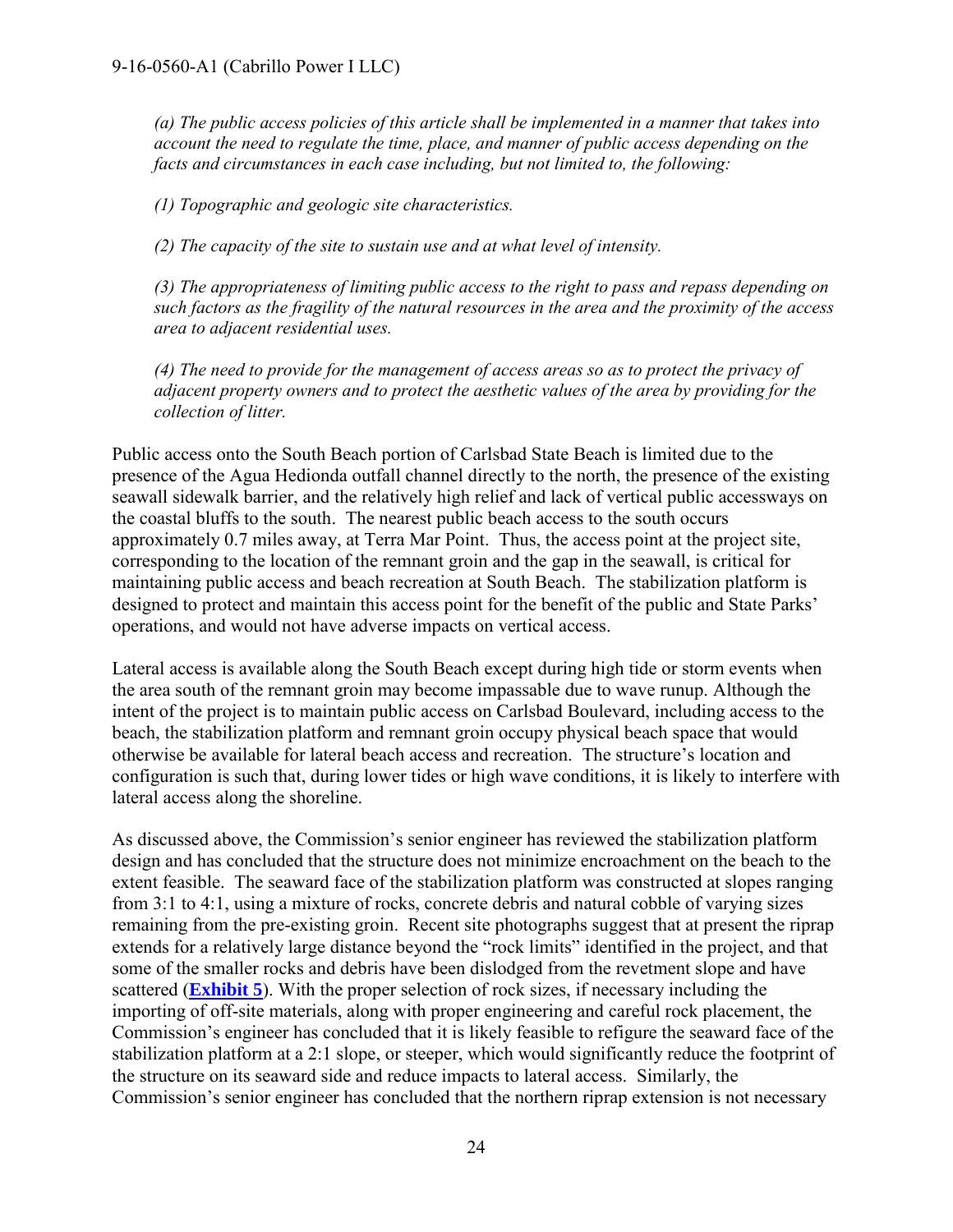to protect existing structures and public access uses, and can largely be removed and reconfigured to reduce encroachment impacts. **[Special Condition 14](#page-5-0)** requires Cabrillo to submit revised final project plans implementing these and other changes to minimize the footprint of the structure, and thus its impacts on public beach access and recreation.

Future impacts may include the dislodging and/or scattering of riprap onto the public beach, as well as more subtle setting or seaward movement of the revetment over time. **[Special Condition](#page-6-0)  [15](#page-6-0)** requires Cabrillo to submit a monitoring report to the Commission to determine the status of the shoreline protection structure, including any settling or seaward movement, to ensure that the structure revetment to be configured to minimize impacts to public access. **[Special Condition 16](#page-7-0)** requires the Cabrillo to maintain the shoreline protection structure in its approved state, and to contact the Executive Director if repair or maintenance is necessary to determine whether a coastal development permit is required.

Despite these conditions to minimize the footprint of the shoreline protection structure on the public beach, if the structure were to remain in place indefinitely, this segment of Carlsbad's beach would be expected to narrow over time, and eventually be lost, due to sea level rise. In order to avoid and/or mitigate for this incremental, but foreseeable loss of public beach access, the Commission is including **[Special Condition 13](#page-3-0)**, which authorizes the retention of the remnant groin and stabilization platform for a period of five years from Commission approval, to expire in 2024. This five-year period is intended to allow the applicant and other stakeholders time to develop and implement a Long-term Management Plan that addresses the vulnerability of Carlsbad Boulevard and existing public access amenities and uses in this location to coastal hazards, while minimizing long-term impacts to shoreline sand supply, public access and beach recreation. Public access amenities, including access points and viewpoints, are limited in this area due to constraints imposed by geography and existing development. To ensure future public access improvements, **[Special Condition 13](#page-3-0)** also requires that the Long-term Management Plan also provide for continued coastal access and avoid or minimize adverse impacts to sensitive coastal resources.

All of these special conditions will ensure that while the remnant groin and stabilization platform structure remains on the beach, it will be maintained in a configuration that can be considered as having the least impact to public access and recreation, consistent with the public access and recreation policies of the Coastal Act.

#### <span id="page-24-0"></span>**F. UNPERMITTED DEVELOPMENT**

Unpermitted development, including the use of remnant groin materials to construct a new, approximately 150-foot long riprap shoreline protection structure, as described in this staff report, has occurred on the subject site. Although development has taken place prior to submission of this permit amendment application, consideration of the application by the Commission has been based solely on the Chapter 3 policies of the Coastal Act. Approval of this permit amendment does not constitute a waiver of any legal action with regard to the alleged violation, nor does it constitute an admission as to the legality of any development undertaken on the subject site without a coastal permit. In order to ensure that the unpermitted development component of this application is resolved in a timely manner, the subject permit amendment will issue upon Commission approval, with **[Special Conditions 14](#page-5-0)**, **[15](#page-6-0)** and **[17](#page-7-1)** required to be fulfilled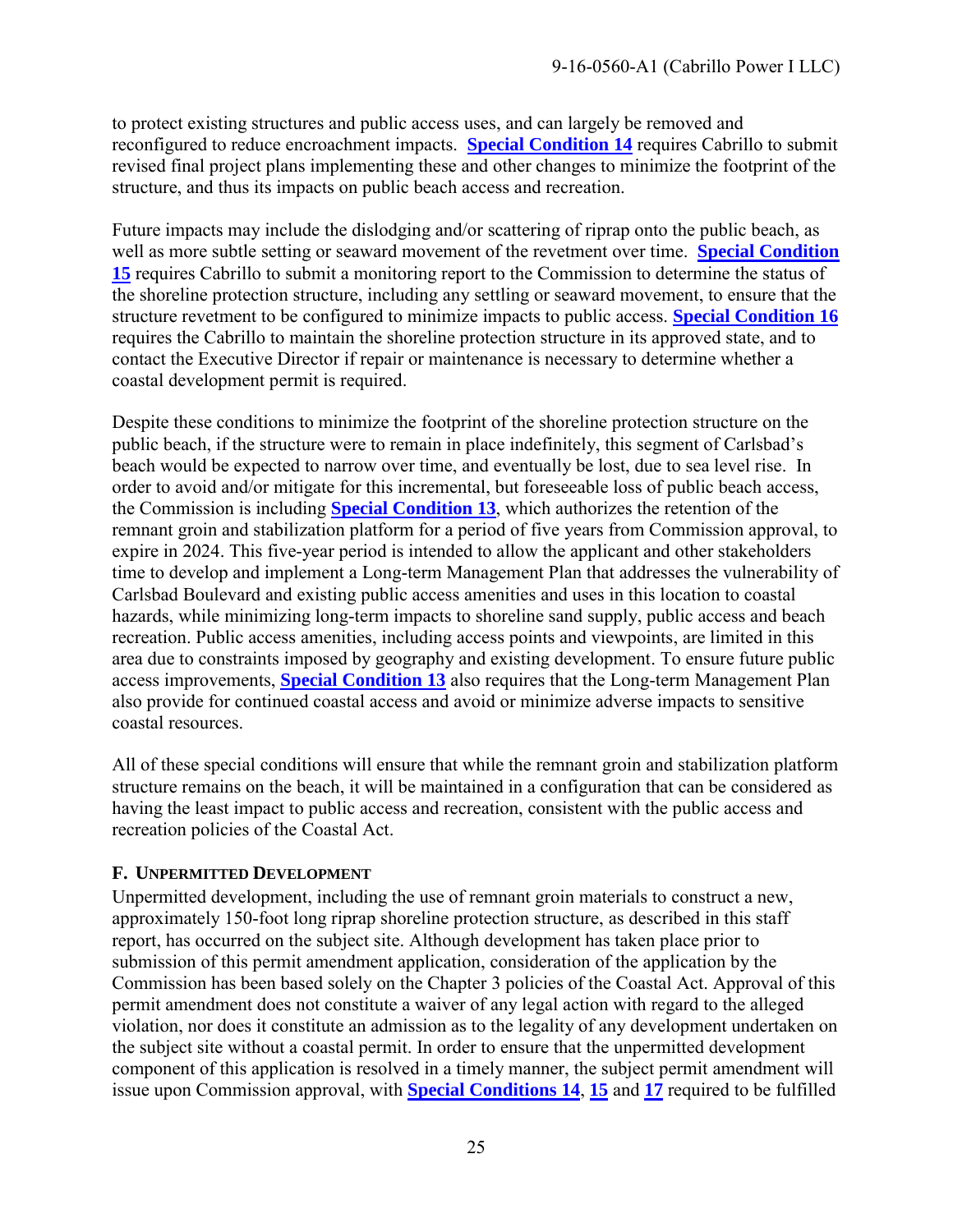within 60-90 days of Commission action. Should the applicant not comply with all of the Special Conditions, the applicant may be subject to future enforcement action to require compliance with the approved permit conditions. Only as conditioned is the proposed development consistent with the Coastal Act.

#### <span id="page-25-0"></span>**G. CALIFORNIA ENVIRONMENTAL QUALITY ACT**

Section 13096 of the Commission's Code of Regulations requires Commission approval of Coastal Development Permits to be supported by a finding showing the permit, as conditioned, to be consistent with any applicable requirements of the California Environmental Quality Act (CEQA). Section 21080.5(d)(2)(A) of CEQA prohibits a proposed development from being approved if there are feasible alternatives or feasible mitigation measures available which would substantially lessen any significant adverse effect which the activity may have on the environment.

The proposed development has been conditioned in order to be found consistent with the Chapter 3 policies of the Coastal Act. Mitigation measures, including conditions addressing biological resources, environmentally sensitive habitat areas, water quality and oil spill prevention and response, will minimize all adverse environmental impacts. As conditioned, there are no feasible alternatives or feasible mitigation measures available which would substantially lessen any significant adverse impact which the activity may have on the environment. Therefore, the Commission finds that the proposed project is the least environmentally-damaging feasible alternative and is consistent with the requirements of the Coastal Act to conform to CEQA.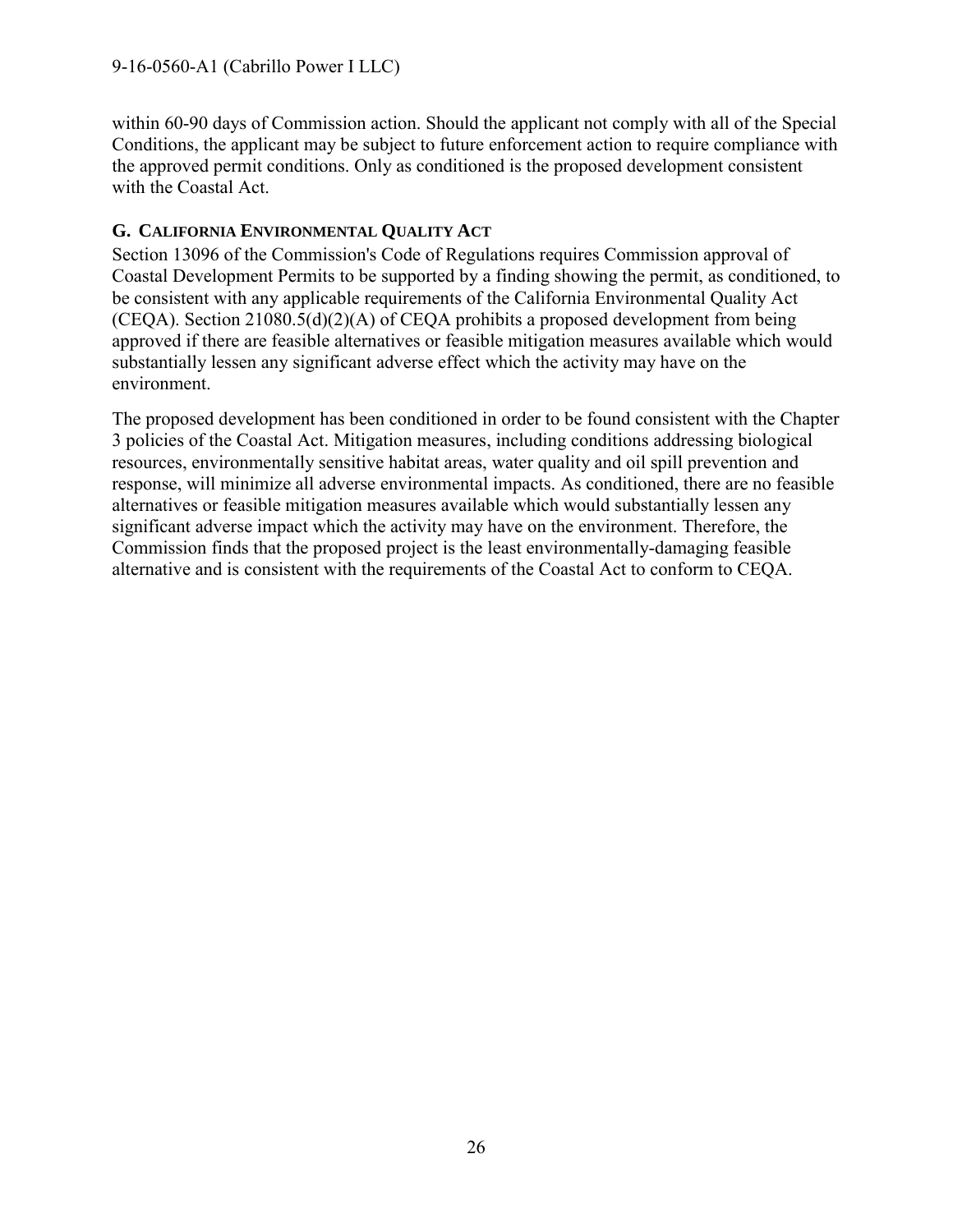#### **Appendix A: Substantive File Documents**

<span id="page-26-0"></span>Application File and Adopted Findings for Coastal Development Permit No. 9-16-0560

Application File for Coastal Development Permit Amendment No. 9-16-0560-A1

City of Carlsbad Local Coastal Program 2017 (dated August 9, 2017).

Jenkins, S.A. (2013). *Technical Memorandum: Shoreline Evolution Analysis of Impacts Related to Removal of the South Beach Groin at Encina Power Station, Carlsbad, California*. Prepared for NRG Cabrillo Power Operations Inc., February 2013.

Jenkins, S.A., 2018. *Coastal Processes Analysis of Remedial Dismantling Procedures for the Cabrillo Power I LLC South Groin at the Encina Power Plant Station, Carlsbad, California*. Prepared for Cabrillo Power I LLC, March 26, 2018.

Noble Consultants-G.E.C. Inc., 2019. *Project Memorandum: Encina Marine Terminal Groin Removal Assessment*. Prepared for Padre Associates, Inc., May 15, 2019.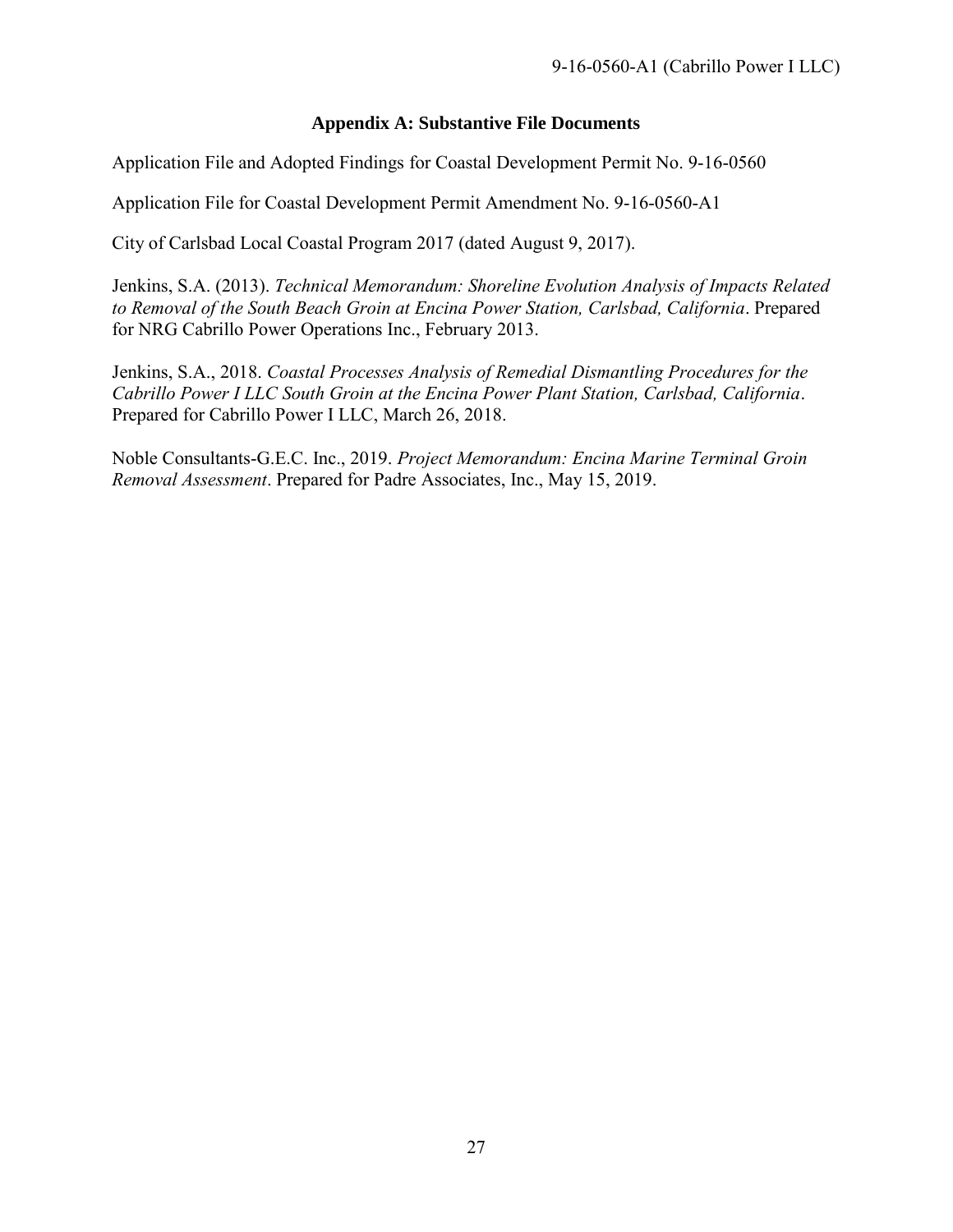#### **Appendix B:**

## <span id="page-27-0"></span>**Special Conditions of Coastal Development Permit No. 9-16-0560 Following Adoption of CDP Amendment 9-16-0560-A1**

- **1. Other Permits and Approvals.** PRIOR TO THE START OF CONSTRUCTION, the Permittee shall provide to the Executive Director copies of all other local, state, and federal permits required to perform project-related work. These permits and approvals include:
	- a. Regional Water Quality Control Board Los Angeles Region: Final approved 401 Water Quality Certification.
	- b. U.S. Army Corps of Engineers: Authorization under Nationwide Permit #3 and #27, pursuant to Rivers and Harbors Act Section 10 and Clean Water Act Section 404.
	- c. California Department of Parks and Recreation: Right of Entry (ROE) Permit.

Any changes to the approved project required by these agencies shall be reported to the Executive Director. No changes to the approved project shall occur without a Commission amendment to this CDP unless the Executive Director determines that no amendment is legally necessary.

**2**. **Mitigated Negative Declaration (MND) Mitigation Measures**. This permit incorporates those mitigation measures identified in the December 2015 *Mitigated Negative Declaration for the Cabrillo Power I LLC Encina Marine Oil Terminal Decommissioning Project* (State Clearinghouse No. 2015101064) concerning marine habitats, biological resources, water quality, and fishing, that are attached to this report as **Appendix B**.

PRIOR TO THE COMMENCEMENT OF DECOMMISSIONING ACTIVITIES, copies of all plans, reports and other materials required under the listed MND mitigation measures shall be provided to the Executive Director for review and approval. No project activities may begin until the Executive Director has provided written approval of these submissions.

- 3. **Removal of Riprap Groin**. The Permittee shall remove the existing riprap groin in its entirety**, except as provided for under Special Condition 13 of this CDP,** and shall submit for Executive Director review and written approval a plan to properly dispose of the rock comprising the groin at a location off of the beach and outside coastal waters.
- 4. **Grunion Run Protection & Monitoring**. To the maximum extent feasible, project activities occurring in the intertidal zone and on the beach shall be scheduled outside of the grunion spawning season defined for this permit as the seasonally-predicted grunion run and egg incubation period as identified at the beginning of each year by the California Department of Fish and Wildlife (generally April through August). If scheduling is not possible outside of the grunion spawning season, prior to project activities in the intertidal zone or on the beach, the applicant shall have a qualified biologist conduct a survey of the project site to determine presence of California grunion. If the biologist determines that any grunion spawning activity is occurring and/or that grunion are present in any lifestage in or adjacent to the project site, then no project activities shall occur shall occur below or within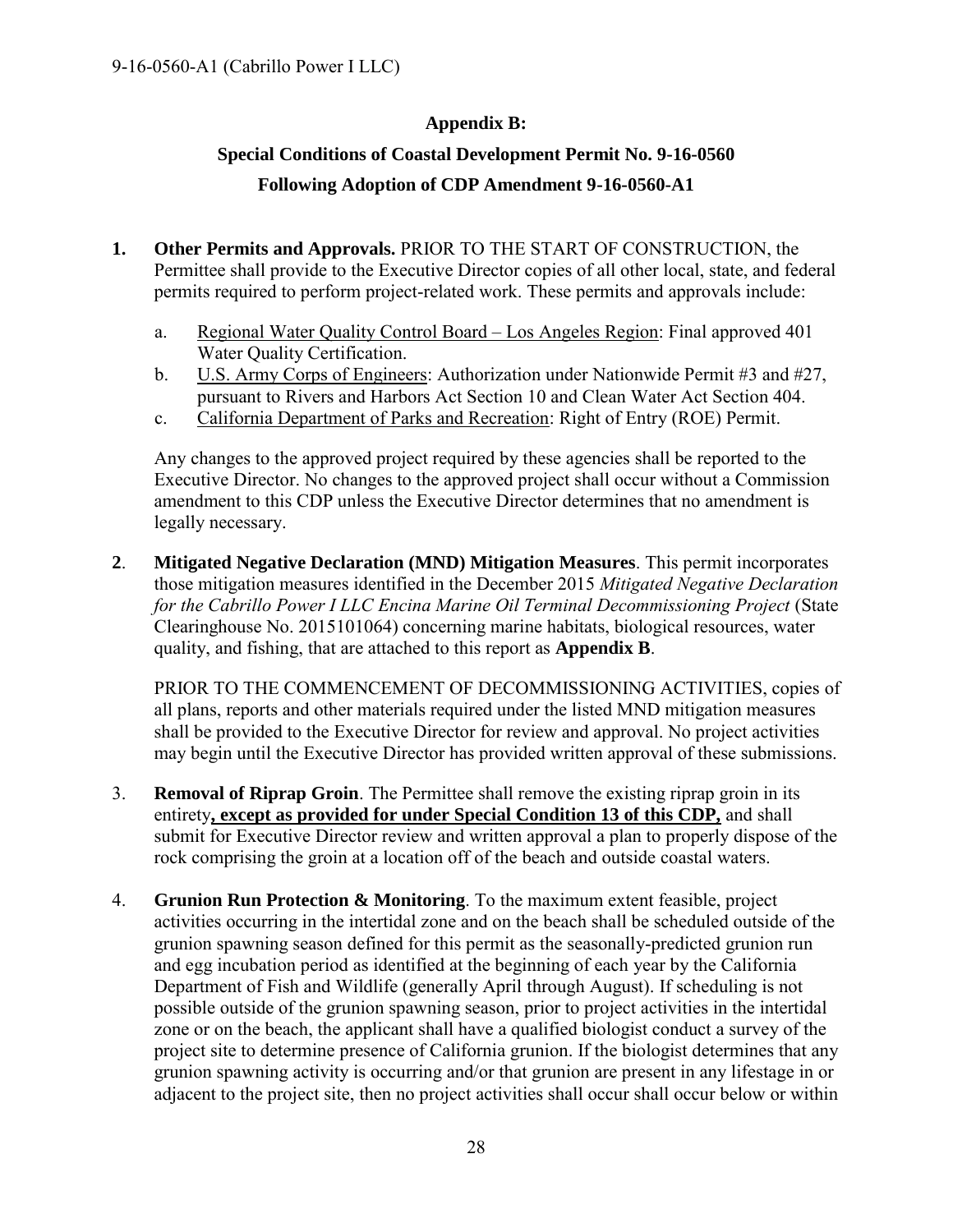25 feet of the semilunar high tide mark during the grunion spawning activity. The observed and shall provide copies of such reports to the Executive Director.

- 5. **Marine Wildlife Monitoring and Contingency Plan (MWMCP**). PRIOR TO THE COMMENCEMENT OF MARINE OPERATIONS (including offshore and surf zone project activities), the Permittee shall prepare a MWMCP for review and approval by the Executive Director. The Permittee shall implement the MWMCP during all marine operations (e.g., pipeline removal, mooring system removal, pre- and post-project inspection surveys). The MWMCP shall include the following elements, and shall be implemented consistent with vessel and worker safety:
	- (a) Prior to the start of offshore activities the Permittee shall provide awareness training to all Project-related personnel and vessel crew, including viewing of an applicable wildlife and fisheries training video, on the most common types of marine wildlife likely to be encountered in the Project area and the types of activities that have the most potential for affecting the animals.
	- (b) A minimum of two qualified marine mammal observers shall be located on the derrick barge or other nearby project vessel to conduct observations, with two observers on duty during all pipeline removal activities. The MWMCP shall identify any scenarios that require an additional observer on the barge or other Project vessel and, in these cases, make recommendations as to where they should be placed to ensure complete coverage of the surrounding marine environment.
	- (d) Shipboard observers shall submit a daily sighting report to the Executive Director no later than noon the following day that shall be of sufficient detail to determine whether observable effects to marine mammals are occurring.
	- (e) The observers shall have the appropriate safety and monitoring equipment adequate to conduct their activities (including night-vision equipment, when applicable).
	- (f) The observers shall have the authority to temporarily halt any project activity that could result in harm to a marine mammal, sea turtle or other special status species, and to and to suspend those activities until the animals have left the area. For monitoring purposes, the observers shall establish a 1,640 foot (500 meter) radius avoidance zone around the derrick barge and other Project vessels for the protection of large marine mammals (i.e., whales) and a 500-foot (152-meter) radius avoidance zone around the derrick barge and other Project vessels for the protection of smaller marine mammals (i.e., dolphins, sea lions, seals, etc.) or sea turtles.
	- (g) In the event that a whale becomes entangled in any cables or lines (e.g., vessel mooring lines), the observer shall immediately notify NMFS and the Executive Director, so appropriate response measures can be implemented. Similarly, if any take involving harassment or harm to a marine mammal or sea turtle occurs, the observer shall immediately notify the Executive Director, NMFS and any other required regulatory agency.
	- (i) Propeller noise and other noises associated with pipeline removal and other decommissioning activities shall be reduced or minimized to the extent feasible.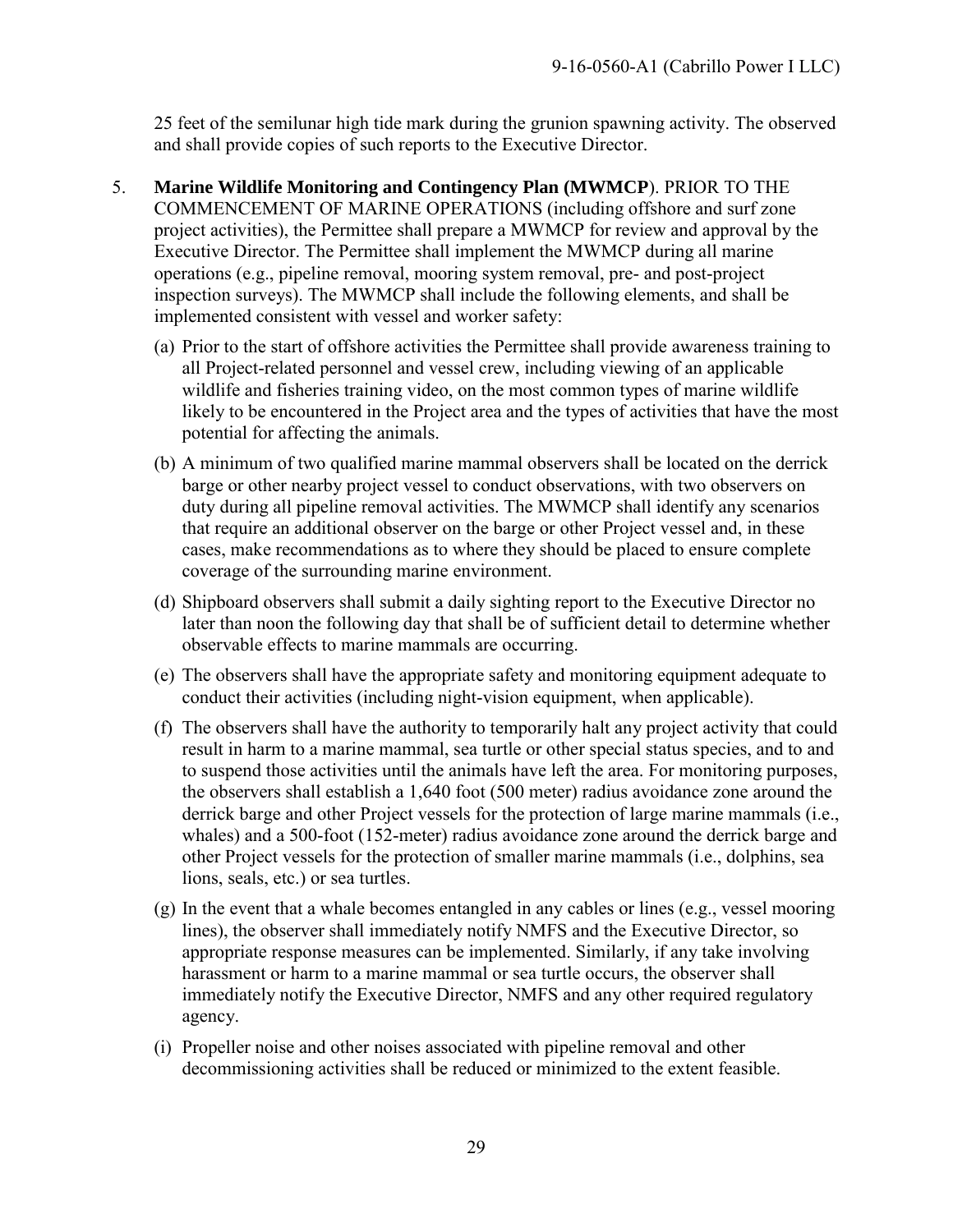- (j) In addition to on-site monitoring, the MWMCP shall describe measures to be taken during the transit of project vessels and equipment to the project site in order to minimize the risk of collisions with marine mammals and/or sea turtles. Such measures shall include, but are not limited to, restrictions on vessel speed.
- (k) Marine observers and vessel operators shall monitor for and take steps to avoid observe fishing gear during vessel transit and project operations.
- (l) The captain of the derrick barge and the Permittee's project management team shall be responsible for ensuring that the MWMCP is implemented.
- (m) A final report summarizing the results of monitoring activities shall be submitted to the Executive Director and other appropriate agencies no more than 90 days following completion of pipeline removal and other offshore activities. The report shall include: (a) an evaluation of the effectiveness of monitoring protocols and (b) reporting of (i) marine mammal, sea turtle, and other wildlife sightings (species and numbers); (ii) any wildlife behavioral changes; and (iii) any project delays or cessation of operations due to the presence in the project area of marine wildlife species subject to protection.
- 6. **Limitations on Night Operations**: Project activities shall be limited to daylight hours to the maximum extent feasible. Night work shall be allowed only when necessary to (a) ensure conformance to the seasonal timing restrictions outlined in Special Condition 7, and (b) when necessary to take advantage of low-tide conditions needed for the proposed work in the surf zone and intertidal areas. Night-lighting required for Project activities shall be shielded and directed to the immediate work area to minimize light spillage into surrounding areas. Night lighting of any project vessels remaining on site shall be limited to that necessary to maintain navigational safety and to serve the nighttime site monitors who will be present on board the derrick barge.

#### 7. **Project Timing; Closed Areas**

- A. **Seasonal Timing.** Project activities shall be conducted between September 5 and May 31 of any set of years, and must be conducted consistent with the timing restrictions in **Special Condition 4**. Project activities shall not be conducted on weekends and holidays, with the exception of instances when the work requires an extreme low tide that only occurs on a weekend or holiday. No changes to the seasonal timing of the approved project shall occur without a Commission amendment to this CDP unless the Executive Director determines that no amendment is legally necessary.
- B. **Closed Areas.** Open water areas closed to commercial fishing and recreational boating during project activities shall be minimized and limited to those areas necessary to carry out the project and maintain the safety of divers, other project personnel and the public. All project vessels shall be marked and lighted so as to be visible to boaters, and sea surface areas above active underwater project operations shall be clearly and appropriately demarcated.
- 8. **Revised Spill Prevention and Response Plan.** PRIOR TO COMMENCMENT OF DECOMMISSIONING ACTIVITIES, the Permittee shall submit a revised, project specific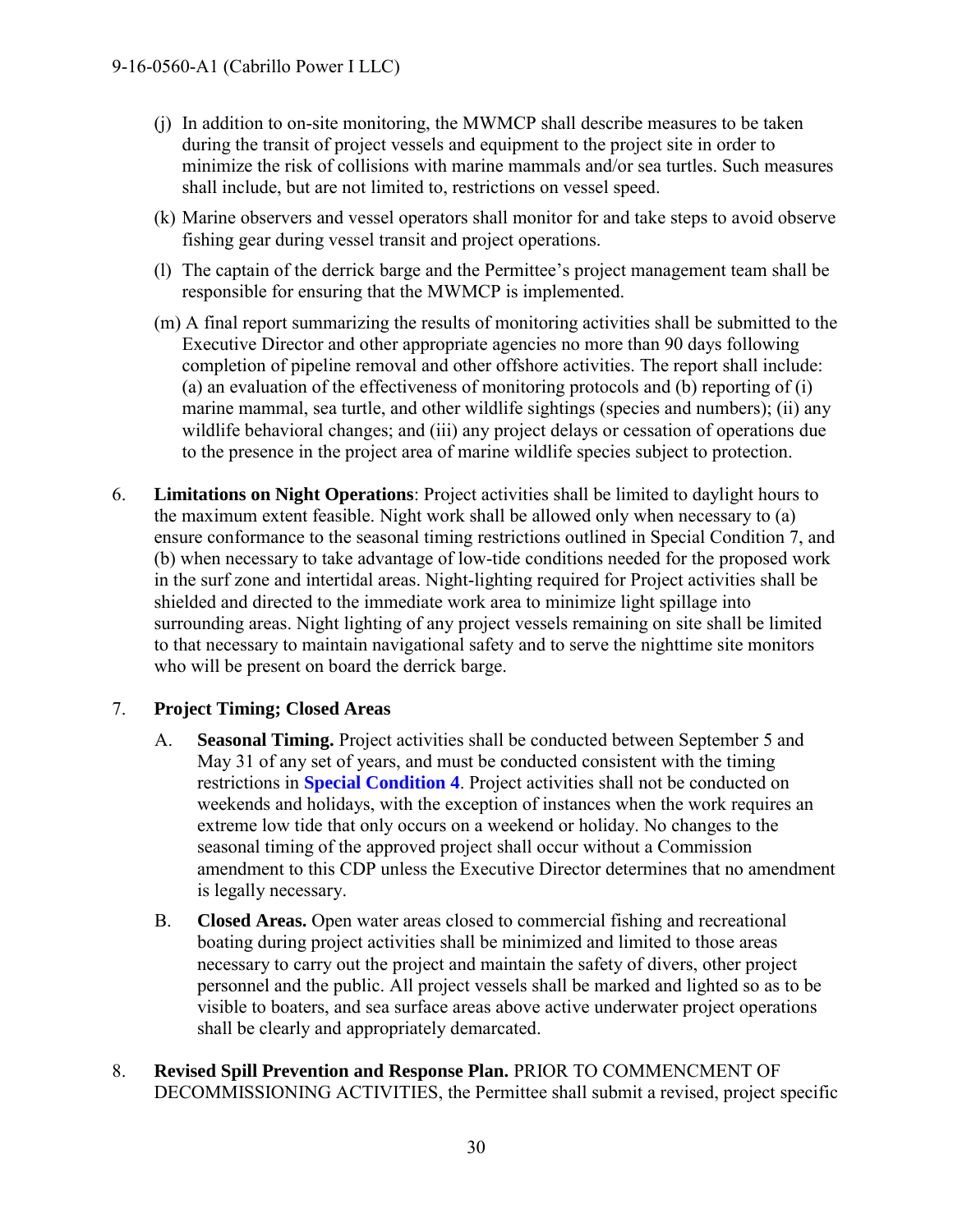Spill Prevention and Response Plan to the Executive Director for review and approval. The Plan shall identify the worst-case spill scenario and demonstrate that adequate spill response equipment will be available. The Plan shall also include preventative measures the Permittee will implement to avoid spills and clearly identify responsibilities of onshore and offshore contractors and the Permittee personnel and shall list and identify the location of oil spill response equipment (including booms), appropriate protocols and response times for deployment. Petroleum-fueled equipment on the main deck of all vessels shall have drip pans or other means of collecting dripped petroleum, which shall be collected and treated with onboard equipment. Response drills shall be in accordance with Federal and State requirements. Contracts with off-site spill response companies shall be in-place and shall provide additional containment and clean-up resources as needed.

- 9. **Prohibition on Marine Discharge**. There shall be no marine discharge of sewage or bilge/ballast water from project vessels during offshore project activities. A zero-discharge policy shall be adopted for all project vessels.
- 10. **Stormwater Management Plan:** PRIOR TO ANY ONSHORE PROJECT ACTIVITIES, the Permittee shall provide for the Executive Director's review and approval a Stormwater Management Plan that describes all structural and non-structural measures the Permittee will implement to avoid and minimize erosion and stormwater-related impacts during construction activities. The Plan shall identify measures the Permittee will implement to store and/or contain materials, soils, and debris originating from the project in a manner that precludes their uncontrolled entry and dispersion into nearby waters or habitat areas. Any debris that inadvertently enters coastal waters or waters shall be removed immediately. The Plan will identify Best Management Practices (BMPs) that will be implemented during project activities to prevent erosion and excessive sedimentation and to protect coastal waters and upland habitats from stormwater runoff associated with project activities.
- 11. **Future Soil Remediation**. The Permittee shall apply for and receive a Coastal Development Permit Amendment prior to undertaking any future soil remediation work stemming from compliance with State Lands Commission MND measure **MM HAZ-3a**, unless the Executive Director determines that no amendment is legally necessary.
- 12. **Shoreline Public Access Plan.** PRIOR TO THE COMMENCEMENT OF ONSHORE DECOMMISSIONING ACTIVITIES, the Permittee shall provide, for the Executive Director's review and approval, a Shoreline Access Plan. At a minimum, the Plan shall: (1) provide an alternate lateral access route for pedestrians (including appropriate signage and demarcation) along Carlsbad Boulevard, consistent with safety considerations, during periods when the western sidewalk must be closed; (2) identify the minimum necessary beach work area to be closed during the beach segment of the project; and (3) provide for lateral access along the beach to the maximum extent feasible consistent with public safety.

#### 13. **Limited Authorization Period and Long-Term Hazards and Beach Management**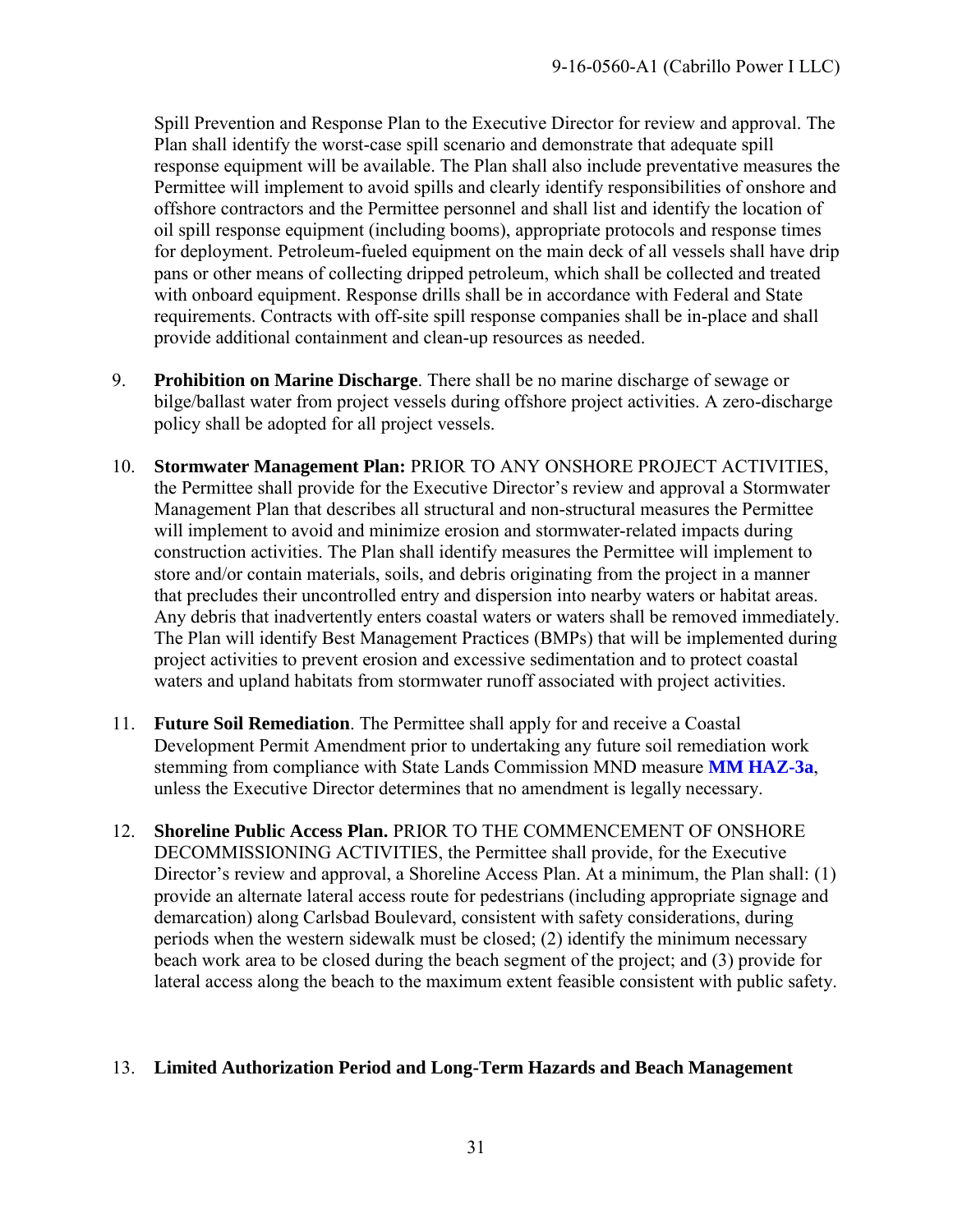- (a) Authorization Period. This coastal development permit amendment authorizes the shoreline protection for five years from the date of this permit approval (i.e., to June 12, 2024) or until such time when the currently existing structures warranting armoring are no longer present or no longer require armoring for such protection, whichever occurs first. No later than the end of this authorization period, the permittee or its successor in interest shall remove the remainder of the groin material and temporary stabilization platform pursuant to **Special Condition 3** of the original CDP No. 9-16-0560, except as provided for in subsections  $(b) - (d)$  of this special condition.
- (b) Stakeholder Engagement. Within one year of the approval of this permit (i.e., by June 12, 2020), the permittee or its successor shall make a good-faith effort to convene a meeting of other stakeholders and regulatory agencies, including but not limited to the City of Carlsbad, California Department of Parks and Recreation, the U.S. Army Corps of Engineers, San Diego Regional Water Quality Control Board, California State Lands Commission, and Coastal Commission staff, to discuss the development of a long-term plan to address coastal hazards and public beach access at the project site. The permittee shall submit evidence of this effort (e.g., meeting report or minutes) for the Executive Director's review by June 12, 2020. Subsequent to this initial meeting, the permittee shall submit annual written updates, due by June 12 of each year through 2023, detailing planning progress.
- (c) Long-term Management Plan. No later than five years after the approval of this permit (i.e., by June 12, 2024), the permittee or its successor in interest, or, if applicable, a third-party stakeholder, shall apply for a regular coastal development permit to implement a Long-term Management Plan for the existing gap in the South Carlsbad Beach seawall, public access and beach recreation that addresses current and future coastal hazards present at the site. The Management Plan shall do all of the following: (i) Provide for the longer-term protection of Carlsbad Boulevard and other existing structures that are in danger from erosion, and maintain or enhance coastal access, public opportunities for coastal recreation, public views, and other coastal resources, including beach and shoreline habitat, at the project site, and incorporate measures to adapt to sea level rise; (ii) Evaluate alternatives for ensuring the protection of existing structures and public access while avoiding, eliminating or reducing impacts to shoreline processes and sand supply, public access and recreation, public views, and other coastal resources at the site. Alternatives considered shall include, but need not be limited to, managed retreat, beach nourishment and other "soft" protection measures, hard protection, including retention of the existing temporary stabilization platform, and combinations of these approaches; (iii) Evaluate and consider all potential constraints, including geotechnical and engineering constraints, potential phasing options with timelines, project costs for the preferred project and alternatives, and potential funding options, and shall be submitted with documentation sufficient to support all analyses, methodologies, and conclusions; (iv) Provide a timeline or eventdriven schedule for implementation of the plan.
- (d) Retention of Shoreline Protection. If, as a part of the permit application required by subsection (c) of this Special Condition or in a separate amendment to this permit, the permittee or its successor proposes to retain any portion of the permitted shoreline protection structure beyond the five year authorization period, the permittee is required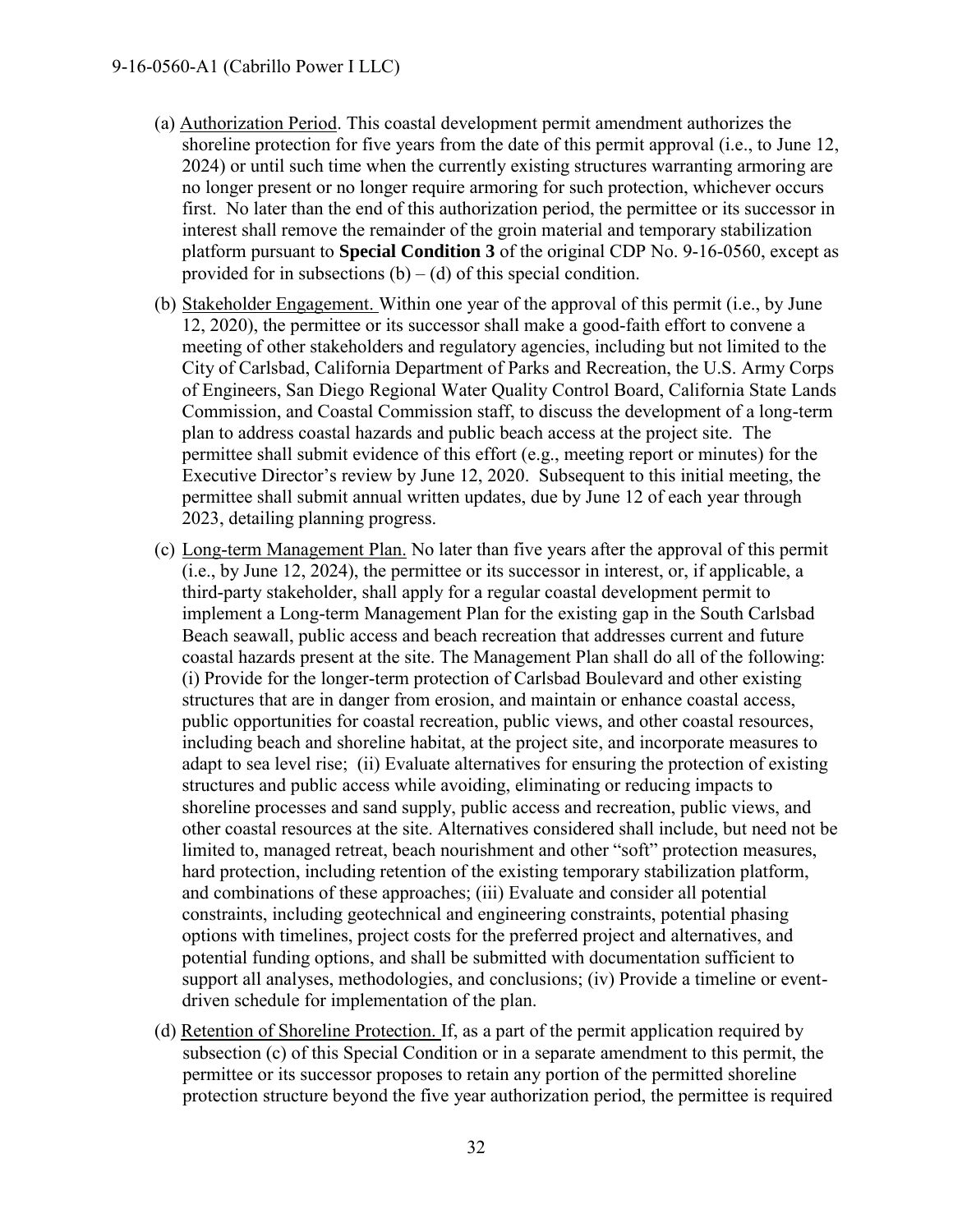to include in the permit application an evaluation of alternatives to the shoreline protection and related elements that are capable of protecting the coastal-dependent uses and the existing structures in danger from erosion while eliminating or reducing impacts to public access, public views, shoreline processes including sand supply, marine resources, and other coastal resources at the site. The information concerning these alternatives must be sufficiently detailed to enable the Coastal Commission to evaluate the feasibility of each alternative for addressing site issues under the Coastal Act. The permittee must also include mitigation for the effects of any remaining portion of the shoreline protection on public access and recreation and other coastal resources during the expected life of the remaining shoreline protection beyond, but not including, the initial five year period of authorization.

- (e) Condition Compliance by a Third Party. With the written permission of the permittee or its successor, the requirements of subsections (b), (c) and (d) of this Special Condition may be assigned to, and fulfilled by, a third party, such as the City of Carlsbad or another stakeholder.
- (f) Extension of Authorization Period. The five-year authorization term may be extended, for good cause, through Commission approval of a CDP amendment. Any application for such an amendment shall include a description of the grounds for extending the authorization of the temporary shoreline protection structure, provide evidence that preparation of the Long-Term Management Plan required under subsection (c) has been initiated and include a status report, and include the alternatives analysis required under subsection (d) of this Special Condition.
- 14. **Revised Final Temporary Shoreline Protection Plans.** WITHIN 90 DAYS OF COMMISSION APPROVAL, the permittee shall submit Revised Final Temporary Shoreline Protection Plans to the Executive Director for review and written approval. The Plans shall be prepared by a licensed professional engineer, shall be based on current professionally-surveyed and certified topographic elevations, referenced to an identified vertical datum, for the entire site, shall include a graphic scale, and shall depict the shoreline protection structure in both plan view and cross-section. The Revised Final Plans shall be in substantial conformance with the previously submitted project plans (entitled "Construction Plan", dated April 19, 2018; later revised and updated as the "Progress Topographic Map As-Built Overlaying Proposed Design, dated July 19, 2018) except that they shall be modified to incorporate the required project changes details below:
	- (b) Riprap Restacking & Removal. To the maximum extent feasible, the riprap comprising the seaward face of the temporary stabilization platform shall be restacked at a 2:1 (horizontal to vertical) slope or steeper, and shall be sited and designed to occupy the minimum area and use the minimum amount of revetment-suitable riprap necessary to protect the gap in the Carlsbad Boulevard seawall and the existing public access point, to provide for public and State Parks vehicle access to the beach, and to provide a stable platform for locating a State Parks lifeguard tower. Additional required specifications are as follows:
		- vii. The portion of the riprap extending approximately 60 feet north of the main arc of the stabilization platform shall be removed, or otherwise relocated and reduced in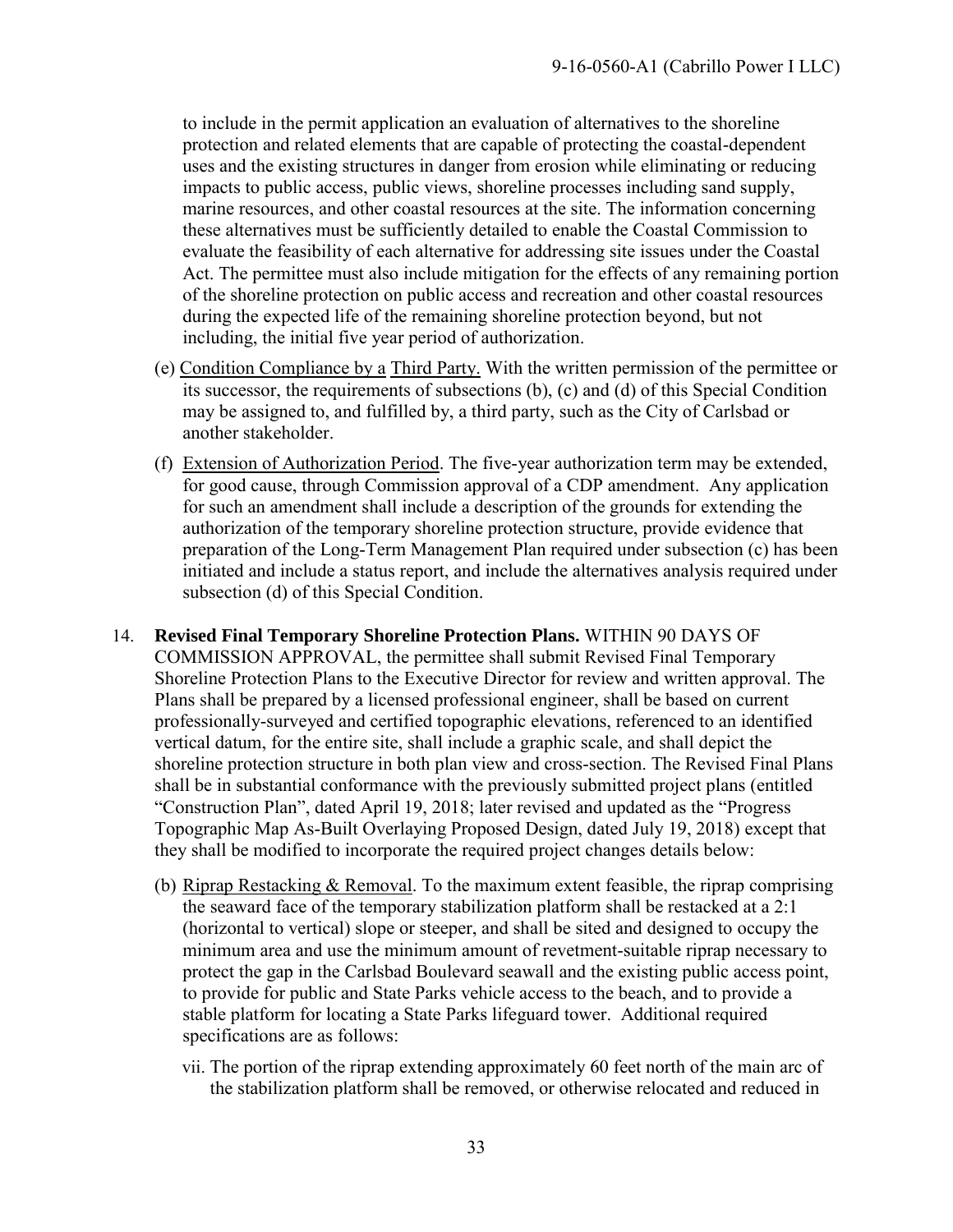area to the minimum necessary to protect the gap in the seawall, the existing concrete pedestrian ramp, State Parks vehicle access to the beach, and a stable platform for the lifeguard tower.

- viii. The face of the stabilization platform may transition to lesser slopes at the northern and southern ends of the structure to allow for the provision of safe public access ramps.
- ix. The size of riprap material used during restacking shall be sufficient to allow for the construction and retention of a stable 2:1 (h:v) revetment slope, or steeper, capable of withstanding storm wave conditions typical of the project site. Undersized riprap present in the seaward face of the shoreline protection structure shall be removed to the extent feasible to prevent potential dislodging and encroachment on the beach.
- x. To the extent feasible, the required modifications to the stabilization platform shall use riprap available on-site; however, rock imported from off-site (e.g., larger stone) may be used if necessary to achieve stability at the steeper slopes required in this condition.
- xi. The toe elevation of the stabilization platform can be modified if necessary to protect against undermining and assure the stability of the structure while achieving the steeper slopes required in this condition.
- xii. The top of the stabilization platform shall remain at an elevation enabling unrestricted public access from the Carlsbad Blvd. sidewalk. The radius of the top of the platform shall not exceed 38 feet, as shown in the July 19, 2018 As-Built Plans.
- (d) Riprap Removal and Restoration. All riprap and related armoring debris that are not part of the approved reconfigured shoreline protection structure shall be removed from the site and disposed of consistent with **Special Condition 3** of the original CDP, and the affected areas restored to natural conditions. Any excess riprap and debris currently scattered around the periphery of the structure shall also be subject to this requirement. Natural beach cobble native to the site shall be left in place.

All requirements above and all requirements of the approved Revised Final Armoring Plans shall be enforceable components of this CDP. The Permittee shall undertake development in conformance with this condition and the approved Revised Final Armoring Plans unless the Commission amends this CDP or the Executive Director provides a written determination that no amendment is legally required for any proposed minor deviations.

Construction associated with carrying out the requirements of this condition shall be conducted in compliance with all other special conditions of this CDP, including (but not limited to) those restricting the seasonal timing of project activities (**Special Conditions 4**  and **7**) to protect California grunion and avoid peak recreational periods, and **Special Condition 11**, requiring the submittal of a Shoreline Access Plan assuring continued public access during construction periods.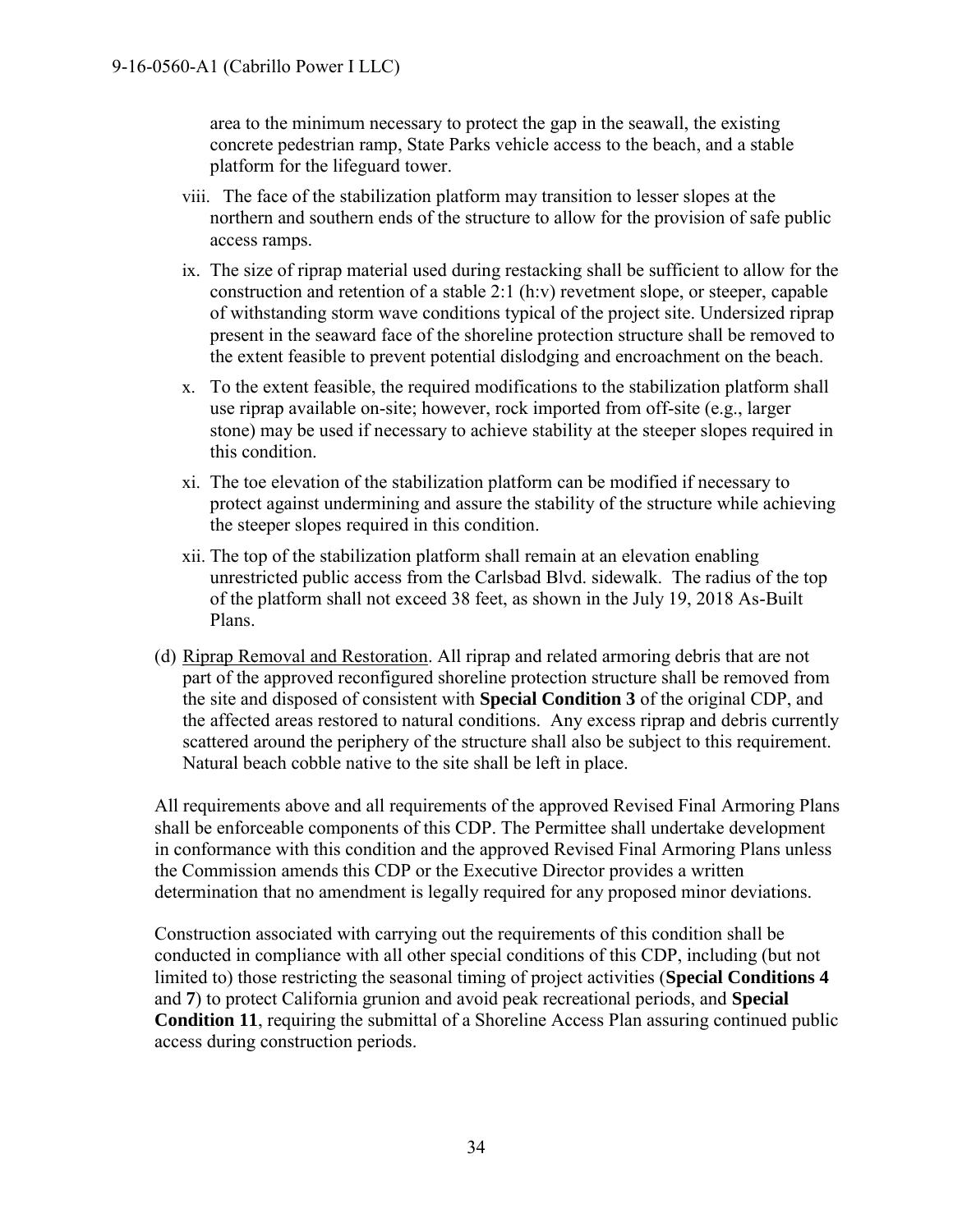#### 15. **Shoreline Protection Monitoring Program**

- (a) WITHIN 90 DAYS OF COMMISSION APPROVAL, the permittee shall submit, for review and written approval of the Executive Director, a monitoring plan for the existing temporary shoreline protection structure. The purpose of the plan is to monitor and identify damage or changes to the shoreline protection structure such that repair and maintenance is completed in a timely manner to avoid further encroachment on the beach. The monitoring plan shall incorporate, but not be limited to, the following:
	- i. An evaluation of the current condition and performance of the structure, addressing any migration or movement of rock which may have occurred on the site and any significant weathering or damage to the revetment that may adversely impact its future performance.
	- ii. Measurements, taken from permanent benchmarks, to determine settling or seaward movement of the shoreline protection structure. Changes in the beach profile fronting the site shall be noted and the potential impact of these changes on the effectiveness of the revetment evaluated.
	- iii. Recommendations on any necessary maintenance needs, changes or modifications to the shoreline protection to assure its continued function and to assure no encroachment beyond the permitted toe.
- (b) The above-cited monitoring information shall be prepared by a licensed engineer familiar with shoreline processes. Monitoring shall occur at least once per year and continue throughout the life of the revetment or until the revetment is removed or replaced under an amendment to this coastal development permit or pursuant to a separate coastal development permit. Results of the annual monitoring shall be submitted to the Executive Director each year.
- 16. **Future Maintenance.** The permittee or its successor shall maintain the existing shoreline protection structure in its approved state. Any change in the design of the structure or future additions to or reinforcement of the structure beyond exempt repair or maintenance as defined in Section 13252 of Title 14 of the California Code of Regulations to restore the structure to its original condition will require a coastal development permit. However, in all cases, if after inspection it is apparent that repair and maintenance is necessary, the applicant shall contact the Executive Director to determine whether a coastal development permit or an amendment to this permit is legally required, and, if required, shall subsequently apply for a coastal development permit or permit amendment for the required maintenance.
- 17. **Assumption of Risk, Waiver of Liability and Indemnity Agreement.** By acceptance of this permit, the applicant acknowledges and agrees (i) that the site may be subject to hazards from storm waves, flooding, and erosion; (ii) to assume the risks to the applicant and the property that is the subject of this permit of injury and damage from such hazards in connection with this permitted development; (iii) to unconditionally waive any claim of damage or liability against the Commission, its officers, agents, and employees for injury or damage from such hazards; and (iv) to indemnify and hold harmless the Commission, its officers, agents, and employees with respect to the Commission's approval of the project